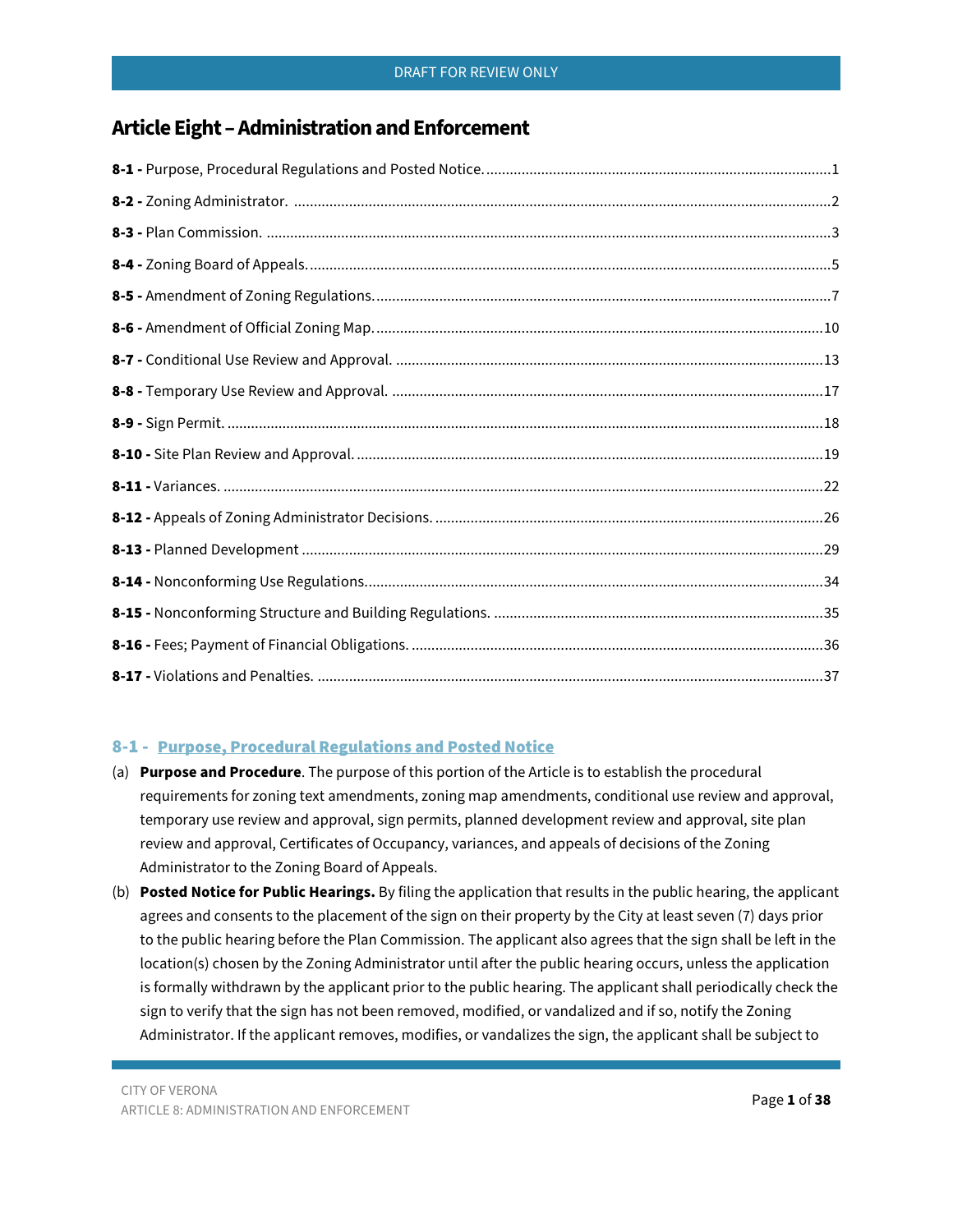subsection (1) below and, at the discretion of the City, the application shall no longer be considered by the City.

(1) It shall be unlawful for a person to alter a sign or to remove the sign while the application is pending. Any person who violates this section shall, upon conviction thereof, be subject to the penalties and other provisions set forth in Section 13-1-377.

# <span id="page-1-0"></span>8-2 - Zoning Administrator

- (a) **Designation.** The Zoning Administrator or a designee of the Zoning Administrator is hereby designated as the administrative and enforcement officer for the provisions of this Chapter. The duty of the Zoning Administrator is to interpret and administer this Chapter and to issue all permits required by this Title.
- (b) **Duties.** The provisions of this Title shall be administered and enforced by the Zoning Administrator or a designee, who in addition thereto and in furtherance of said authority shall:
	- (1) Determine that all Detailed Site Analyses, Building Permits, Certificates of Occupancy, Sign Permits, Site Plans, (and their constituent plans) comply with all provisions of this Chapter.
	- (2) Conduct inspections of buildings, structures, waters, and land to determine compliance with all provisions of this Chapter.
	- (3) Allowed access to premises and structures during reasonable hours to make those inspections as deemed necessary to ensure compliance with this Title. If entry is refused after presentations of their identification, the Zoning Administrator may procure a special inspection warrant in accordance with Sec. 66.122, Wis. Stats. to conduct inspections of buildings, structures, waters, and land to determine compliance with all provisions of this Title.
	- (4) Maintain permanent and current records of this Title, including, but not limited to, all maps, amendments, conditional uses, temporary uses, sign permits, site plans, occupancy permits, variances, appeals, interpretations, and applications.
	- (5) Record the first floor and lowest floor (basement or crawlway) elevations of all structures erected, moved, altered, or improved in the floodplain districts.
	- (6) Receive, file, and forward all applications for any and all procedures governed by this Title to the designated official bodies.
	- (7) Investigate all complaints made relating to the location of structures and the use of structures, lands, and waters, give notice of all violations of this Title to the owner, resident, agent, or occupant of the premises, and report uncorrected violations to the City Attorney per their specifications.
	- (8) Institute, in the name of the City of Verona, any appropriate actions or proceedings against a violator of this Title, as provided by law.
	- (9) Prohibit the use or erection of any structure, land, or water until the Zoning Administrator and/or the Building Inspector has inspected and approved such use or erection.
	- (10) Where useful, the Zoning Administrator, or their agent, may set marks or markers on bridges or buildings to show the depth of the floodplain or delineating the boundaries of wetlands.
	- (11) Request assistance and cooperation from the City Police Department and City Attorney as deemed necessary.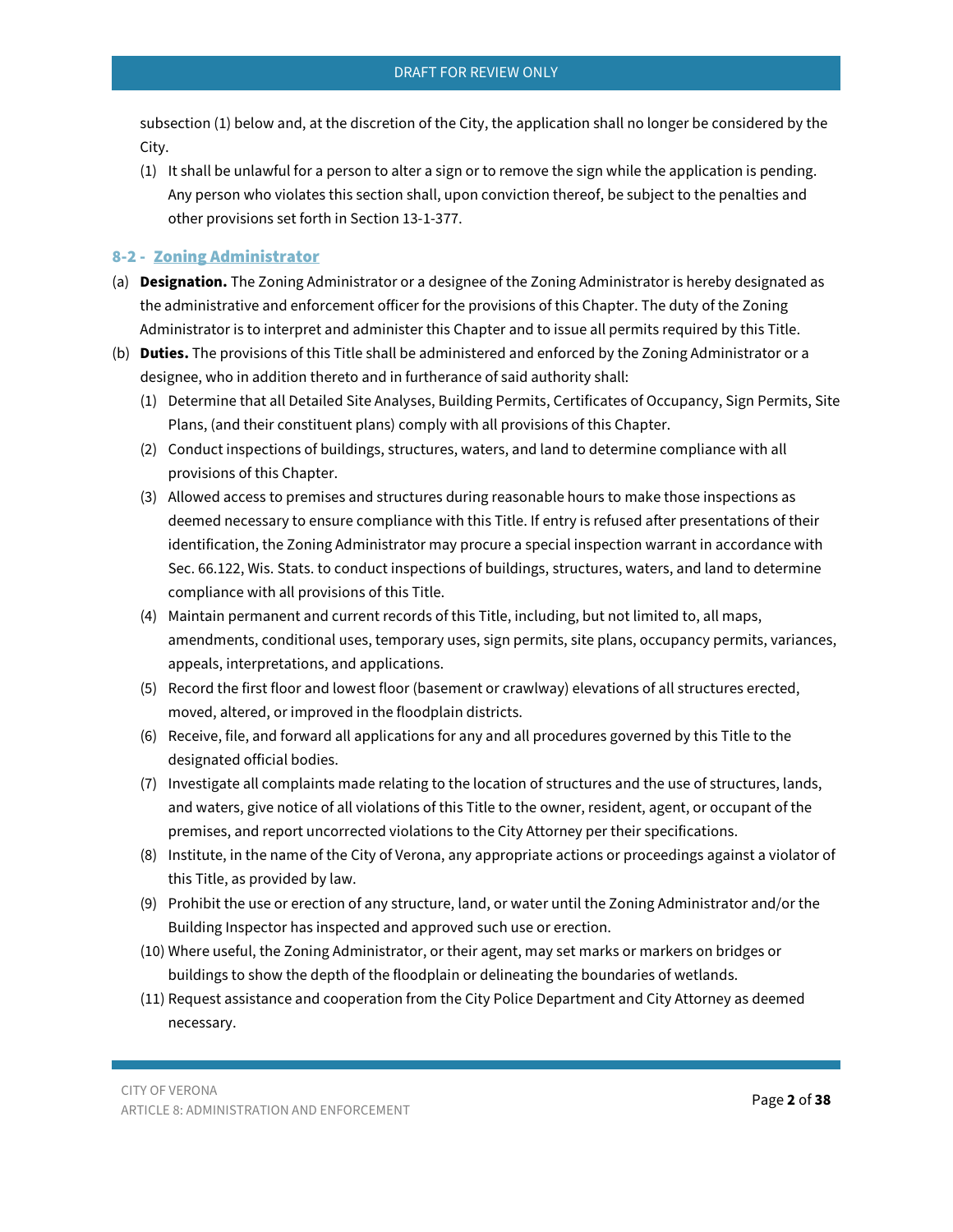- (12) Make available to the public, to the fullest extent possible, all reports and documents concerning the City's Comprehensive Plan and Chapters. In addition, information in the form of reports, bulletins, maps, and engineering data shall be readily available and widely distributed. The Common Council may set fees necessary to recover the cost of providing information to the public. The Zoning Administrator may designate a Deputy Zoning Administrator.
- (13) Make interpretations regarding the provisions of this Title as the Zoning Administrator deems necessary.
- (14) Unless otherwise provided, the Zoning Administrator may waive any application requirements that require the submission of supporting information where the applicant demonstrates to the satisfaction of the Zoning Administrator that the information required is not relevant to or necessary for the determination of the application submitted.
- (15) The Zoning Administrator may, upon written request, for good cause shown and without any notice or hearing, grant extensions of any time limit imposed on an applicant or permittee by this Title unless an ordinance or resolution expressly provides otherwise.

## <span id="page-2-0"></span>8-3 - Plan Commission

- (a) **Composition.** The Plan Commission shall consist of the Mayor, who shall be the presiding officer, the Chairperson of the Park Board, one (1) Alderperson and four (4) citizens. The four (4) citizen members shall be persons of recognized experience and qualifications. The City's Zoning Administrator shall serve as staff to the Commission.
- (b) **Appointment**.
	- (1) **Election/Appointment of Alderman Members.** At its annual meeting in April of each year the Common Council shall, by a two-thirds ( 2/3 ) majority vote of its members, elect one (1) of its number as a member of the City Plan Commission for a period of one (1) year from and after the first day of May next ensuing.
	- (2) **Appointment and Terms of Citizen Members.** The four (4) citizen members shall be appointed by the Mayor on the third Tuesday of April in each year to hold office for a term of three (3) years commencing on May 1 of that year.

## (c) **Organization**.

- (1) The Plan Commission shall adopt rules for its government and procedure. Meetings of the Plan Commission shall be held at the call of the presiding officer, and at such other times as the Plan Commission may determine. The presiding officer, or in their absence an elected presiding officer, may administer oaths and compel the attendance of witnesses. All meeting shall be open to the public.
- (2) The Plan Commission shall keep a written record of its proceedings to include all actions taken, a copy of which shall be filed with the City Clerk. Four (4) members shall constitute a quorum; all actions shall require the affirmative approval of a majority of all members of the Commission.

# (d) **Duties**.

## (1) **The Master Plan**.

a. The Plan Commission may make, adopt and, as necessary, amend, extend or add to the master plan, subject to Common Council confirmation, for the physical development of the City including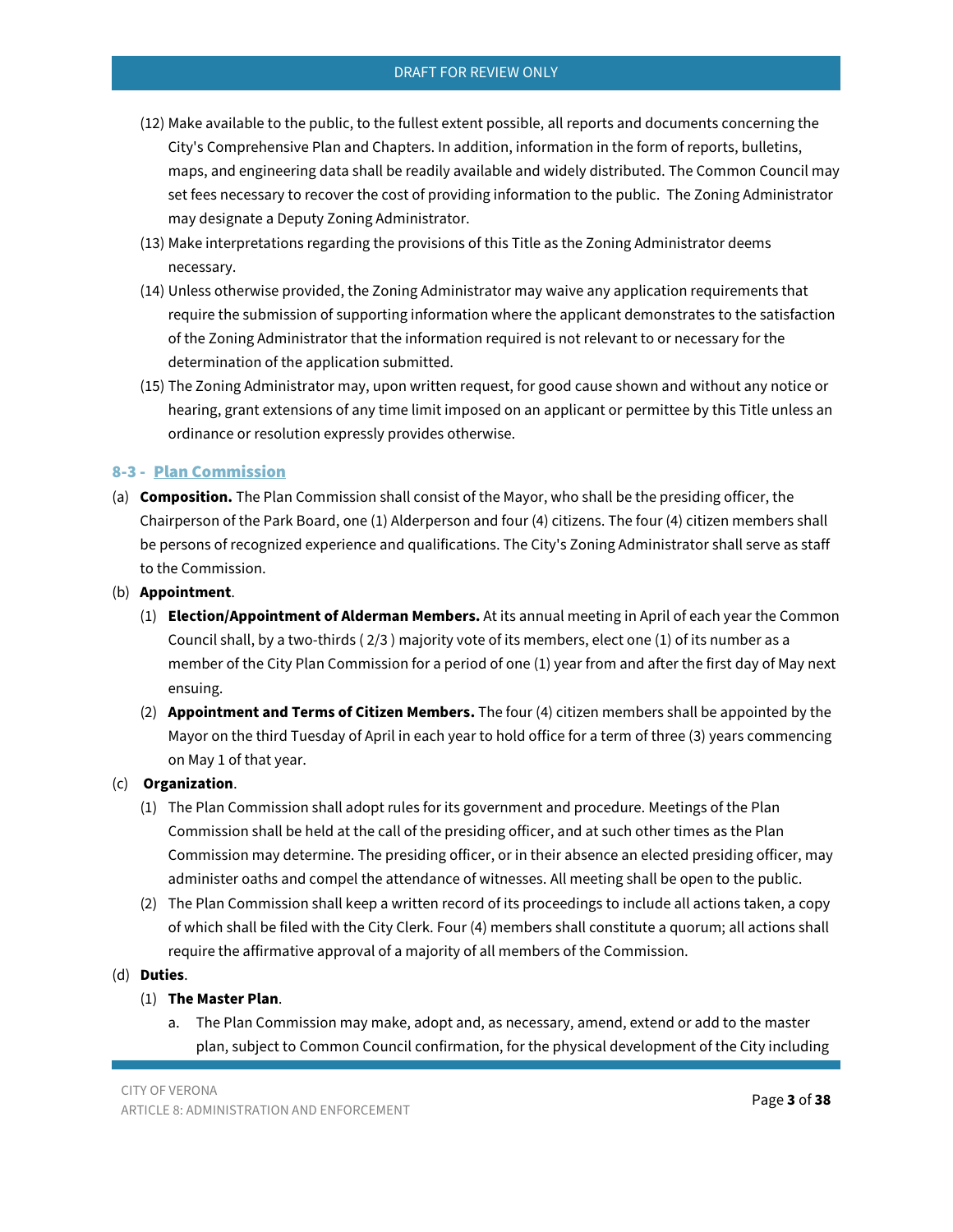areas outside of its boundaries which, in the Plan Commission's judgment, bear relation to the development of the City. The master plan, with the accompanying maps, plats and descriptive and explanatory matter, shall show the Commission's recommendations and plans to support existing and future physical development through long-range plans.

- b. The Plan Commission may adopt the master plan as a whole by a single resolution, or, as the work of making the whole master plan progresses, may from time to time by resolution adopt a part or parts thereof, any such part to correspond generally with one or more of the functional subdivisions of the subject matter of the plan. The adoption of the plan or any part, amendment or addition, shall be by resolution carried by the affirmative votes of not less than a majority of all the members of the Plan Commission, subject to confirmation by the Common Council. The resolution shall refer expressly to the maps, descriptive matter, and other matters intended by the Plan Commission to form the whole or any part of the plan, and the action taken shall be recorded on the adopted plan or part thereof by the identifying signature of the Clerk or designee, and a copy of the plan or part thereof shall be certified to the Common Council. The purpose and effect of the adoption and certifying of the master plan or part thereof shall be solely to aid the Plan Commission and the Common Council in the performance of their duties.
- (2) **Mandatory Referrals to Plan Commission***.* The Common Council or officer of the City having final authority thereon shall refer to the Plan Commission, for its consideration and report before final action is taken by the Council, public body or officer, the following matters: the location of any statue or other memorial; the location, acceptance, extension, alteration, vacation, abandonment, change of use, sale, acquisition of land for or lease of land for any street, alley or other public ways, park, playground, airport, area for parking vehicles, or other memorial or public grounds; the location, extension, abandonment or authorization for any public utility whether publicly or privately owned; all plats of lands in the City or within the territory-over which the City is given platting jurisdiction by Chapter 236, Wis. Stats.; the location, character and extent or acquisition, leasing or sale of lands for public or semipublic housing, slum clearance, relief of congestion, or vacation camps for children; and the amendment or repeal of any land use ordinance. Unless such report from the Plan Commission is made within thirty (30) days, or such longer period as may be stipulated by the Common Council, the Council or other public body or officer may take final action without it.
- (3) **Miscellaneous Powers.** The Plan Commission may make reports and recommendations relating to the plan and development of the City to public officials and agencies, public utility companies, civic, educational, professional, and other organizations and citizens. It may recommend to the Common Council programs for public improvements. All public officials shall, upon request, furnish to the Plan Commission, within a reasonable time, such available information as it may require for its work. The Plan Commission, its members, and employees, in the performance of its functions, may enter upon any land, make examinations and surveys, and place and maintain necessary monuments and markers thereon. In general, the Plan Commission shall have such powers as may be necessary to enable it to perform its functions and promote municipal planning in cooperation with the Common Council.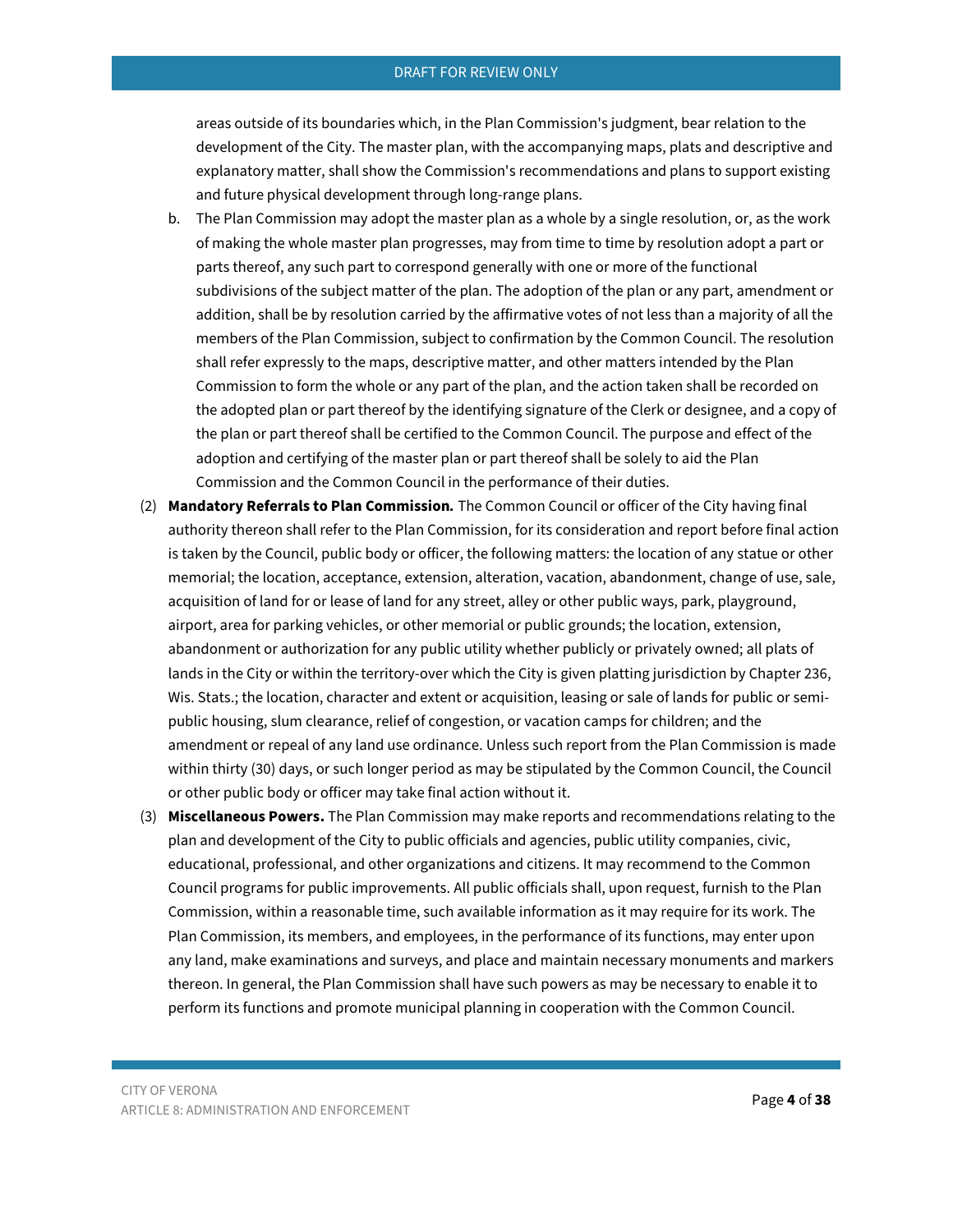- (e) **Vacancies.** Vacancies shall be filled by appointment for the remainder of the unexpired term in the same manner as appointment for the full term.
- (f) **Oath.** Citizen members shall take the official oath as required by Sec. 19.01, Wis. Stats., said oath to be filed with the City Clerk.

## <span id="page-4-0"></span>8-4 - Zoning Board of Appeals

- (a) **Generally.** The Zoning Board of Appeals shall have the power and duty to review and determine all matters relating to requested variances from the provisions of this Title (see Section 8-11); or appeals regarding an interpretation of the Zoning Administrator of the provisions of this Chapter (see Section 8-12).
- (b) **Composition.** The Zoning Board of Appeals shall consists of five (5) members appointed by the Mayor, subject to confirmation by the Common Council, for three (3) years, except that of those first appointed, one (1) shall serve for one (1) year; two (2) for two (2) years. The members shall serve without compensation and shall be removable by the Mayor for cause upon written charges and after public hearing.
- (c) The Mayor shall designate one (1) of the members as Chair. The Mayor shall appoint subject to confirmation of the Council for staggered terms of 3 years, 2 alternate members of such board, in addition to the 5 members above provided for. Annually, the Mayor shall designate one of the alternate members as first alternate and the other as second alternate. The first alternate shall act, with full power, only when a member of the board refuses or declines to vote, is disqualified because of interest, or when a member is absent. The second alternate shall so act when the first alternate so refuses or declines to vote, is disqualified because of interest or is absent or when more than one member so refuses or declines, is disqualified, or is absent. Other provisions herein appearing, with regard to removal and filling of vacancies, shall apply to such alternates.
- (d) Vacancies shall be filled for the unexpired terms of members whose terms become vacant. Appointments shall be made at the organizational meeting the Third Tuesday in April in each year to hold office for the designated terms commencing on May 1 of that year.
- (e) The City Clerk or designee shall serve as Secretary of the board. The Board of Appeals may employ other employees.
- (f) **Organization**.
	- (1) The Board of Appeals shall adopt rules for its government and procedure. Meetings of the Board of Appeals shall be held at the call of the Chair, and at such other times as the Board of Appeals may determine. The Chair, or in their absence an elected Acting Chair, may administer oaths and compel the attendance of witnesses. All meeting shall be open to the public.
	- (2) The Board of Appeals shall keep minutes or video recordings of its proceedings, showing the vote of each member upon each questions, or if absent or failing to vote, indicating such fact, and shall keep records of its examinations and other official actions, all of which shall be immediately filed in the office of the Board of Appeals, which is the City Clerk's office, and shall be a public record.

## (g) **Powers**.

(1) The Board of Appeals shall have the following powers: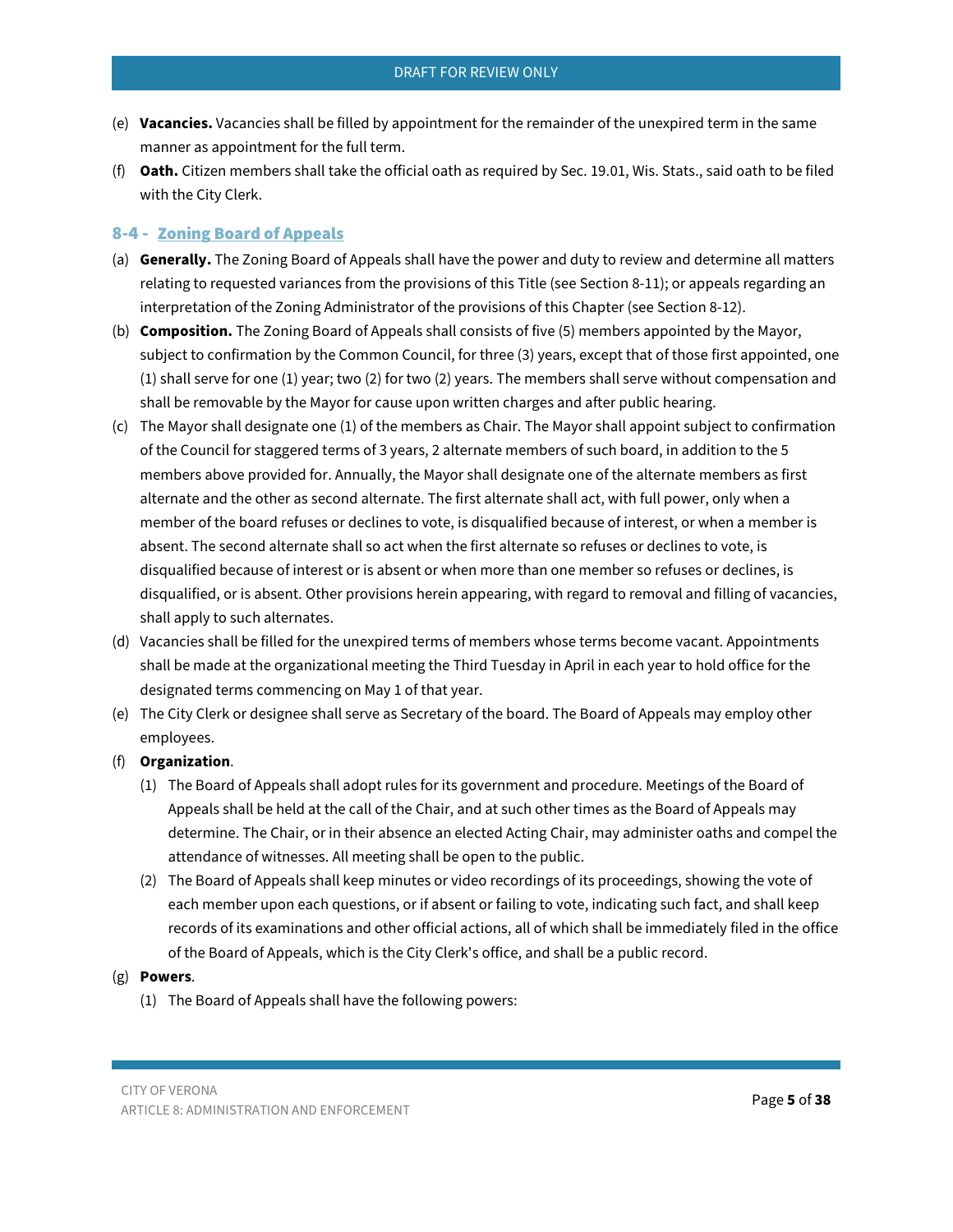- a. To hear and decide appeals when it is alleged there is error in any order, requirement, decision, or determination made by the Zoning Administrator.
- b. To authorize, upon appeal in specific cases, such variance from the terms of this Chapter as will not be contrary to the public interest, when, owing to special conditions, a literal enforcement will result in practical difficulty or unnecessary hardship, so that the spirit of the Chapter shall be observed, public safety and welfare secured, and substantial justice done.
- c. Permit in appropriate cases, and subject to appropriate conditions and safeguards in harmony with the general purpose and intent of this Chapter, a building or premises to be erected or used for such public utility purposes in any location which is reasonably necessary for the public convenience and welfare.
- (2) In addition to the foregoing powers, the Board of Appeals shall have the following specific powers:
	- a. To interpret the provisions of this Chapter in such a way as to carry out the intent and purpose of the plan, as shown on the Zoning Map accompanying and made a part of this Chapter, where the street layout actually on the ground varies from the street layout on the aforesaid map.
	- b. The Board of Appeals shall have the power to call on any other City department for assistance in the performance of its duties and it shall be the duty of such other departments to render such assistance as may be reasonably required.
- (3) Except as specifically provided, no action of the Board of Appeals shall have the effect of permitting in any district uses prohibited in such districts.
- <span id="page-5-0"></span>(h) **Decision.**
	- (1) The Zoning Board of Appeals shall decide all appeals and applications within 30 days after the public hearing and shall transmit a signed copy of the board's decision to the appellant or applicant, Zoning Administrator, and Plan Commission.
	- (2) Conditions may be placed upon any Zoning Permit ordered or authorized by this Board.
	- (3) Variances, substitutions, or use permits granted by the board shall expire within 6 months unless substantial work has commenced pursuant to such grant.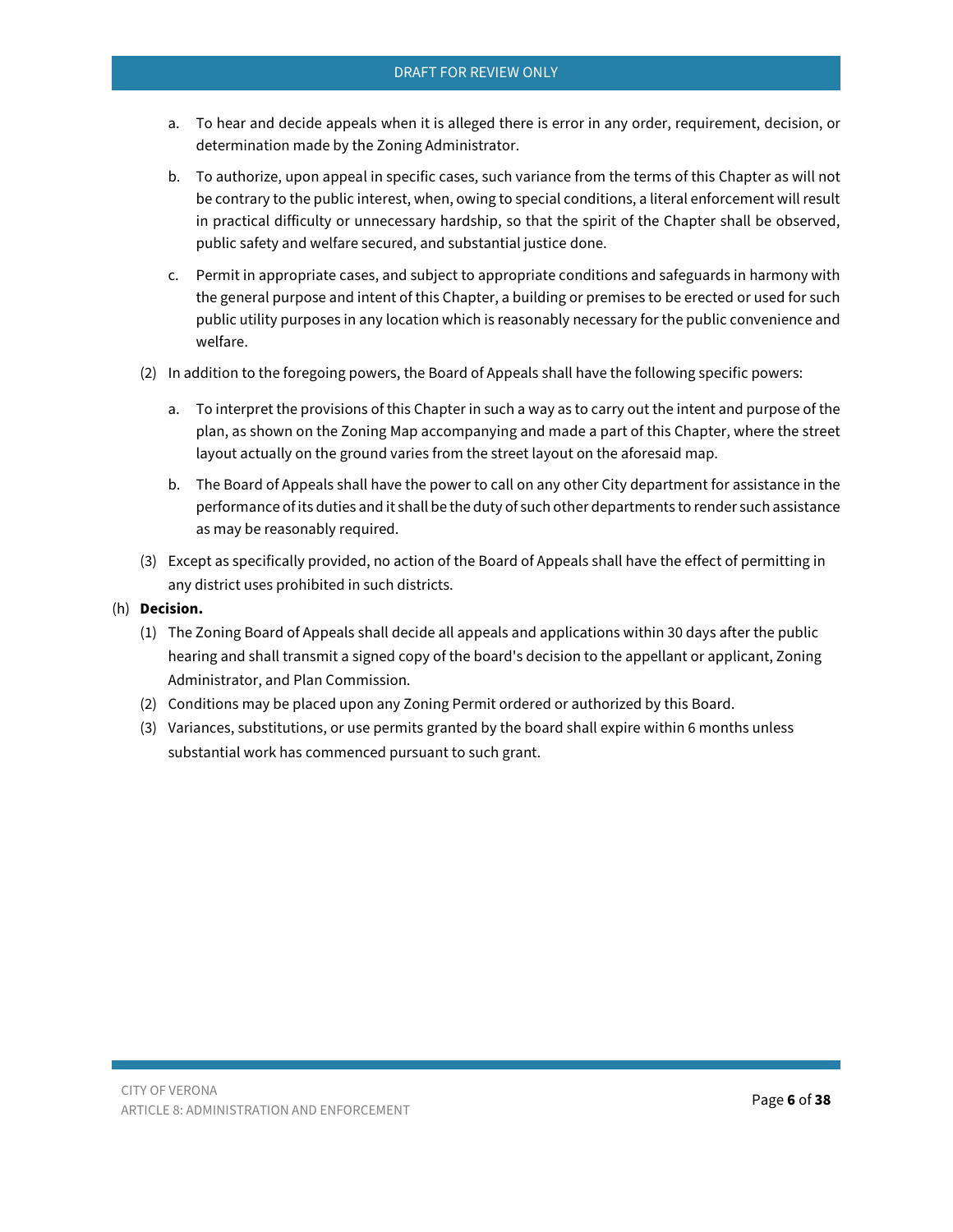## 8-5 - Amendment of Zoning Regulations

- (a) **Purpose.** The purpose of this Section is to provide regulations which govern the procedure and requirements for the review and approval, or denial, of proposed amendments to provisions of this Title.
- (b) **Initiation of Request for Amendment to this Chapter.**

Proceedings for amendment of this Title may be initiated by any one of the following 3 methods:

- (1) An application by any member of the general public;
- (2) A recommendation of the Plan Commission; or
- (3) By action of the Common Council.
- (b) **Application Requirements.** All applications for proposed amendments to this Title, regardless of the party of their initiation per Subsection (b) above shall be



approved as complete by the Zoning Administrator prior to the formal initiation of this procedure. No placement of the application on any agenda, as an item to be acted upon, shall occur unless confirmation of a complete application is stated to the applicant. The item may be placed on any agenda as a discussiononly item, with the permission of the Zoning Administrator, without an application. Prior to the submittal of the Official Notice regarding the application to the newspaper by the City Clerk, the Applicant shall provide the Planning Director with the payment and completed application form, which dictates the required provisions for a complete application. Said complete application shall conform to the rules and requirements adopted by the Zoning Administrator.

- (c) **Review by the Zoning Administrator.** The proposed text amendment shall be reviewed by the Zoning Administrator as follows:
	- (1) The Zoning Administrator shall determine whether the application is complete and fulfills the requirements of this Title. The Zoning Administrator will notify the applicant if the application does not fulfill the requirement of this Chapter, is incomplete, or is complete.
	- (2) The Zoning Administrator shall review the complete application and evaluate and comment on the written justification for the proposed text amendment provided per Subsection (c)(3). The Zoning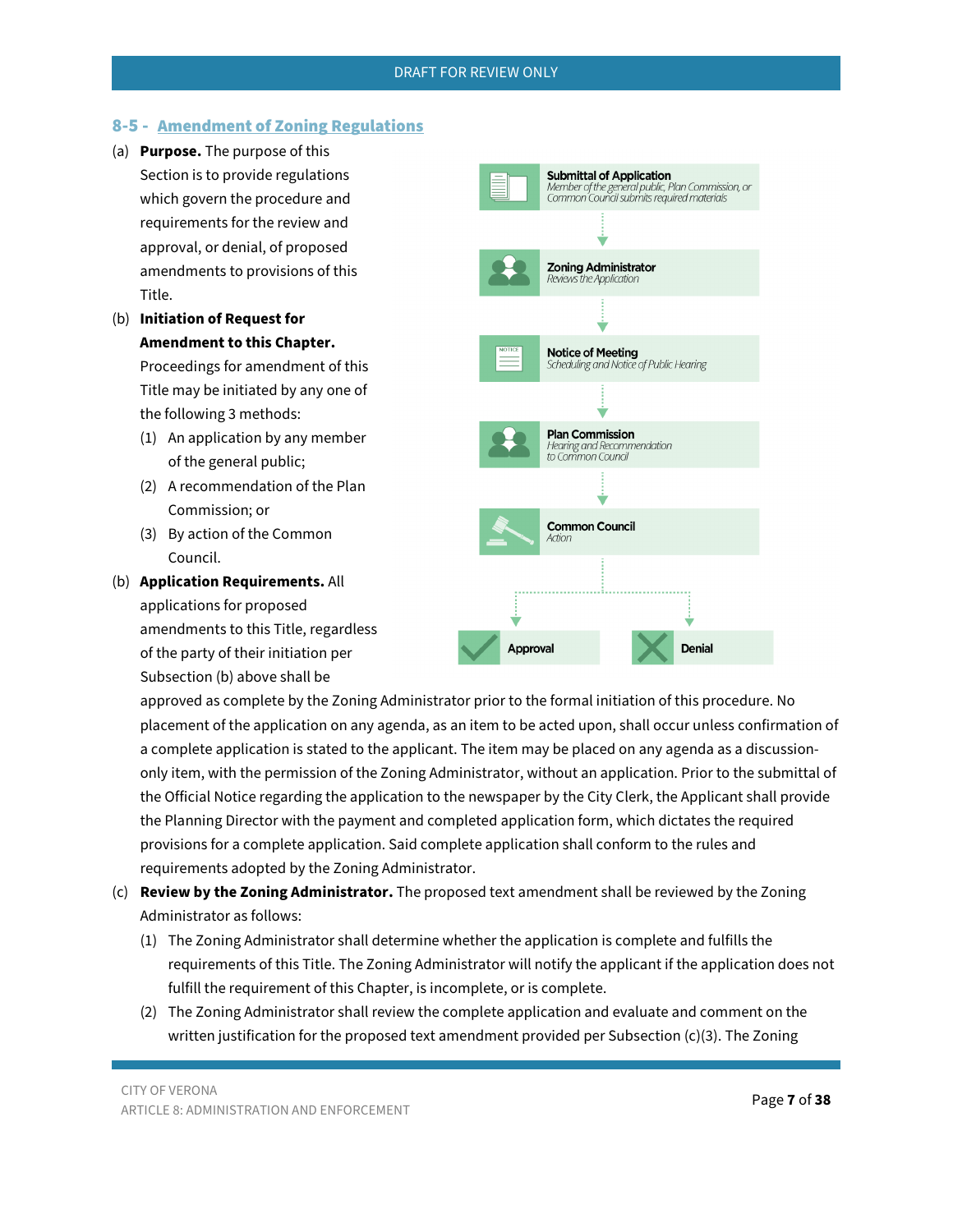Administrator shall also evaluate the application to determine whether the requested is in harmony with the recommendations of the City of Verona's Comprehensive Master Plan, particularly as evidenced by compliance with the standards of Subsection (d)(2)a-c below:

- a. How does the proposed text amendment further the purposes of this Title and the general Article in which the amendment is proposed to be located as outlined in Section 13-1-5?
- b. How does the proposed text amendment further the purposes of the specific Section in which the amendment is proposed to be located?
- c. Which of the following factors has arisen that are not properly addressed in the current zoning text:
	- 1. The provisions of this Chapter should be brought into conformity with the Comprehensive Plan. (If a factor related to the proposed amendment, note pertinent portions of the Comprehensive Plan.);
	- 2. A change has occurred in the land market, or other factors have arisen which require a new form of development, a new type of land use, or a new procedure to meet said change(s);
	- 3. New methods of development or providing infrastructure make it necessary to alter this Chapter to meet these new factors;
	- 4. If the proposed text amendment is concerned with the provisions of Articles C and/or D: How does the proposed amendment maintain the desired overall consistency of land uses, land use intensities, and land use impacts within the pertinent zoning districts?
- (3) The Zoning Administrator shall forward a report to the Plan Commission for the Commission's review and use in making its recommendation to the Common Council. If the Zoning Administrator determines that the proposal may be in conflict with the provisions of the City's Comprehensive Master Plan, the Zoning Administrator shall note this determination in the report.

# (d) **Public Notice.**

- (1) Official notification shall be written by the Zoning Administrator or designee after a confirmed complete application. The City Clerk will submit this notice to the newspaper.
- (2) Notice of the proposed amendment and the public hearing shall conform to the requirements of Section 62.23(7)(d) of the Wisconsin Statutes. Said notice shall contain a description of the proposed text change. In addition, at least ten (10) days before said public hearing, the City shall mail a notice to the Applicant, and to the Clerk of any municipality whose boundaries are within one thousand (1,000) feet of any portion of the jurisdiction of this Chapter. Failure to mail said notice, provided it is unintentional, shall not invalidate proceedings under this Section.
- (e) **Review and Action by the Plan Commission.** The Common Council shall not make an amendment to this Chapter without allowing for a recommendation from the Plan Commission per the provisions of this Article:
	- (1) The Plan Commission shall schedule a reasonable time and place for a public hearing to consider the application within sixty (60) days after the acceptance and determination of the complete application as determined by the Zoning Administrator. The Applicant may appear in person, by agent, and/or by attorney.
	- (2) Within sixty (60) days after the public hearing (or within an extension of said period requested in writing by the Applicant and granted by the Plan Commission), the Plan Commission shall make a written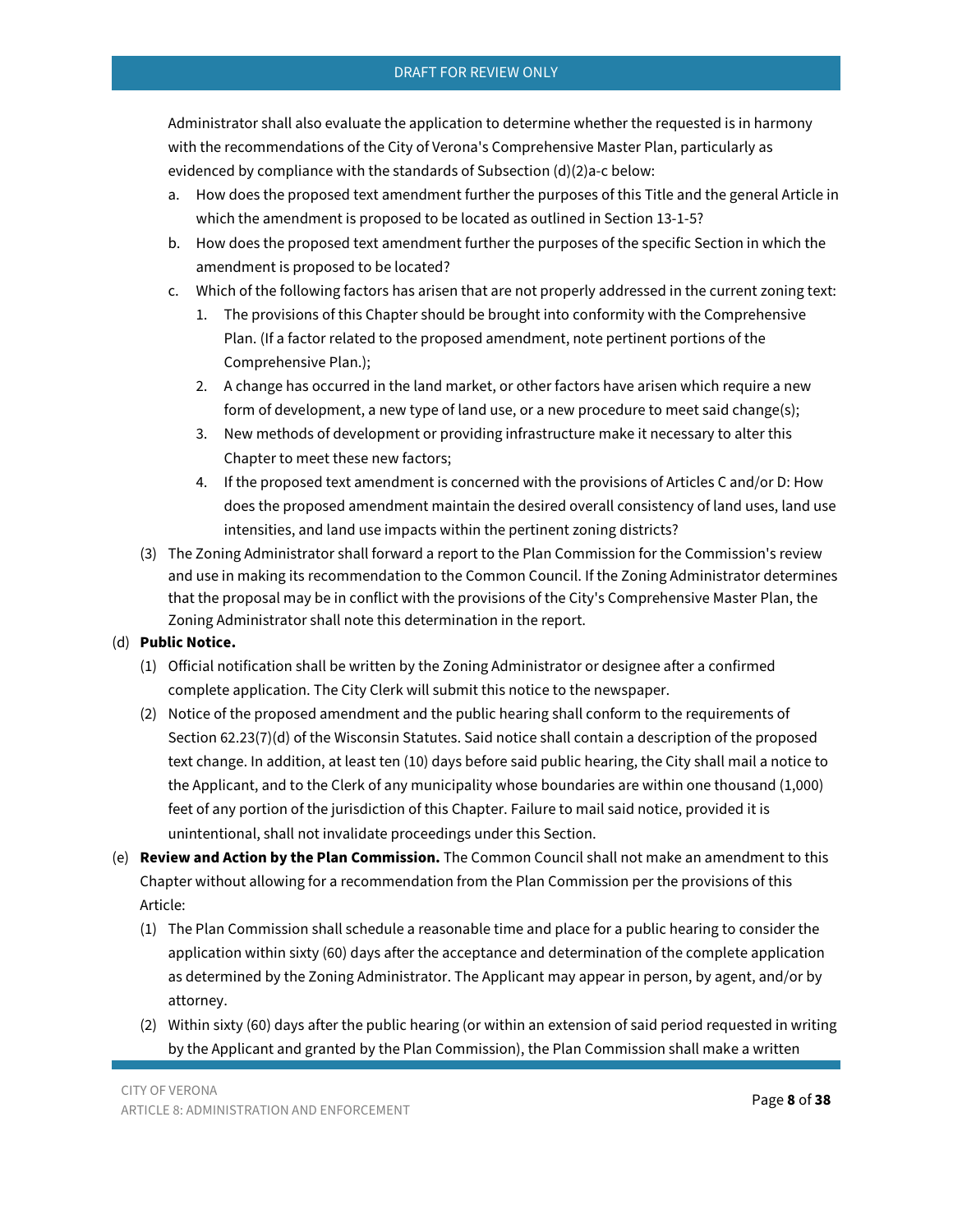report to the Common Council stating its findings regarding Subsection (d), above, and its recommendations regarding the application as a whole. Said report shall include a formal finding of facts developed and approved by the Plan Commission concerning the requirements of Subsection  $(d)(2)a$ —e above.

- (3) If the Plan Commission fails to make a report within sixty (60) days after the filing of said complete application (and in the absence of an Applicant-approved extension per Subsection (e)(2), above), then the Common Council may hold a public hearing within thirty (30) days after the expiration of said sixty (60) day period. Failure to receive said written report from the Plan Commission per Subsection (e)(1), above, shall not invalidate the proceedings or actions of the Common Council. If such a public hearing is necessary, the Common Council shall provide notice per the requirements of Subsection (e)(1), above.
- (4) If the Plan Commission recommends approval of an application, it shall state in the minutes or in a subsequently issued written decision, its conclusion and any finding of facts supporting its conclusion: (1) that the potential public benefits of the proposed amendment outweigh any and all potential adverse impacts of the proposed amendment, as identified in Subsections (d)(2) above, after taking into consideration the proposal by the Applicant.
- (f) **Review and Action by the Common Council.** The Common Council shall consider the Plan Commission's recommendation regarding the proposed text amendment. The Council may request further information and/or additional reports from the Plan Commission, Zoning Administrator, and/or the Applicant. The Council may take final action on the application at the time of its initial meeting, or may continue the proceedings. The Common Council may approve the amendment as originally proposed, approve the proposed amendment with modifications (per the recommendations of the Zoning Administrator, the Plan Commission, authorized outside experts, or its own members), or deny approval of the proposed amendment. Any action to amend the provisions of the proposed amendment requires a majority vote of the Council. The Common Council's approval of the requested amendment shall be considered the approval of a unique request and shall not be construed as precedent for any other proposed amendment.
- (g) **Effect of Denial.** No application which has been denied (either wholly or in part) shall be resubmitted for a period of 12 months from the date of said order of denial, except on grounds of new evidence or proof of change of factors found valid by the Zoning Administrator.
- <span id="page-8-0"></span>(h) **Fee.** A fee is required for this procedure as set forth in the City Fee Schedule, as amended.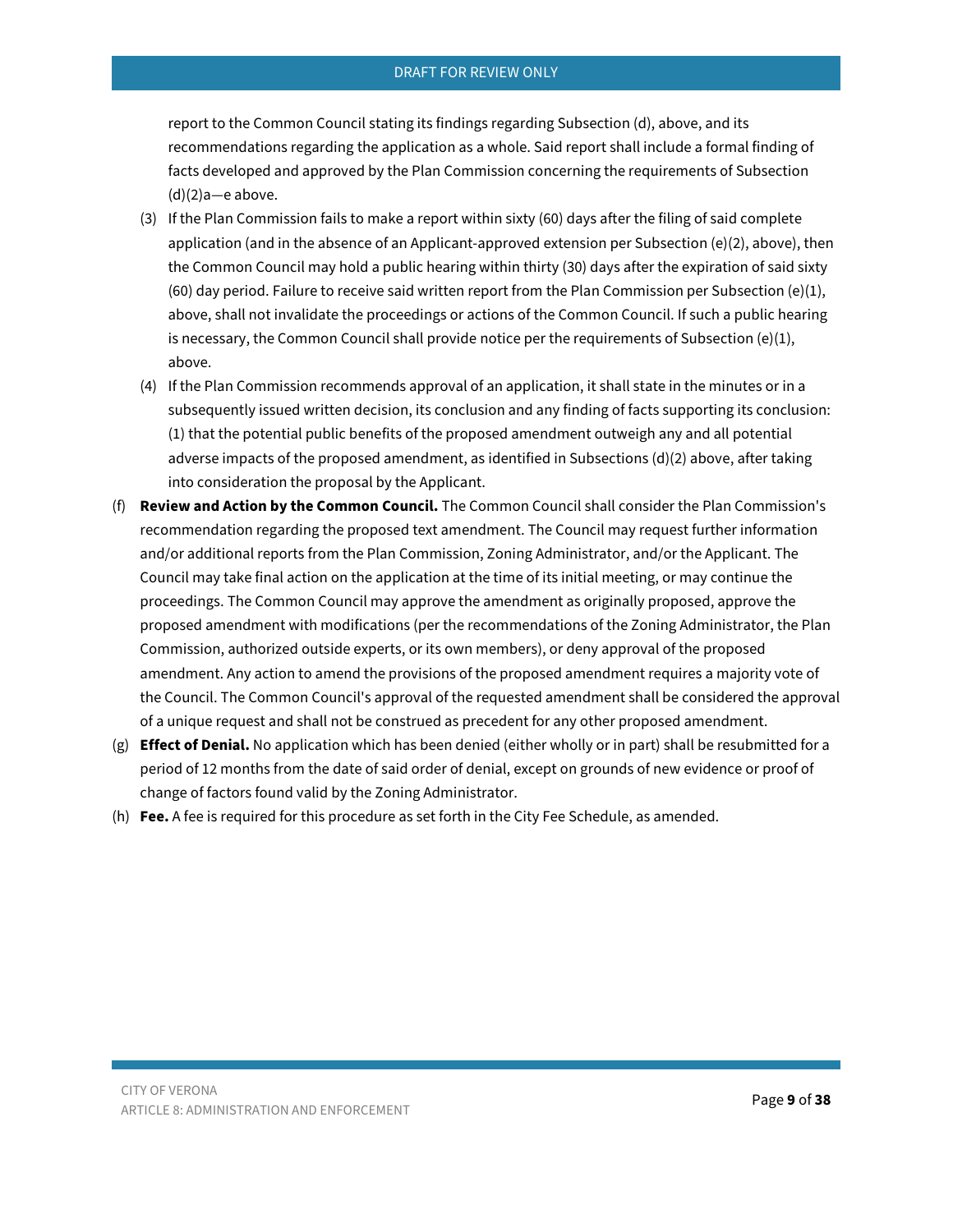**Submittal of Application** Applicant submits required materials

**Zoning Administrator** Reviews the Application

**Notice of Meeting** 

**Plan Commission** Hearing and Recommendation<br>to Common Council

**Common Council** 

**Notice of Heeting**<br>Scheduling and Notice of Public Hearing

**Denial** 

# 8-6 - Amendment of Official Zoning Map

- (a) **Purpose.** The purpose of this Section is to provide regulations which govern the procedure and requirements for the review and approval, or denial, of proposed amendments to provisions of the Official Zoning Map (see Sections 3-2 and 8-13). (Refer to the requirements of Sec. 62.23(7)(d), Wis. Stats.
- (b) **Initiation of Request for Amendment to Official Zoning Map.** Proceedings for amendment of the Official Zoning Map may be initiated by any one of the following

# 3 methods:

- (1) An application of the owner(s) of the subject property;
- (2) A recommendation of the Plan Commission; or
- (3) By action of the Common Council.
- (c) **Application Requirements.** All

applications for proposed amendments to the Official Zoning Map, regardless of the party of their initiation per Subsection (b) above, shall be filed in the office of the Zoning Administrator, and shall be approved as complete by the Zoning Administrator prior to the formal initiation of this procedure. No placement of the application on any agenda, as an item to be acted upon, shall occur unless confirmation of a complete application is stated to the applicant. The item may be placed on any agenda as a discussion-only item, with the permission of the Zoning Administrator, without an application. Prior to the submittal of the Official Notice regarding the application to the newspaper by the City Clerk, the Applicant shall provide the Planning Director with the payment and completed application form, which dictates the required provisions for a complete application.. Said complete application shall conform to the rules and requirements adopted by the Zoning Administrator.

**Approval** 

- (d) **Review by the Zoning Administrator.** The proposed amendment to the Official Zoning Map shall be reviewed by the Zoning Administrator as follows:
	- (1) The Zoning Administrator shall determine whether the application is complete and fulfills the requirements of this Chapter. The Zoning Administrator will notify the applicant if the application does not fulfill the requirement of this Chapter, is incomplete, or is complete.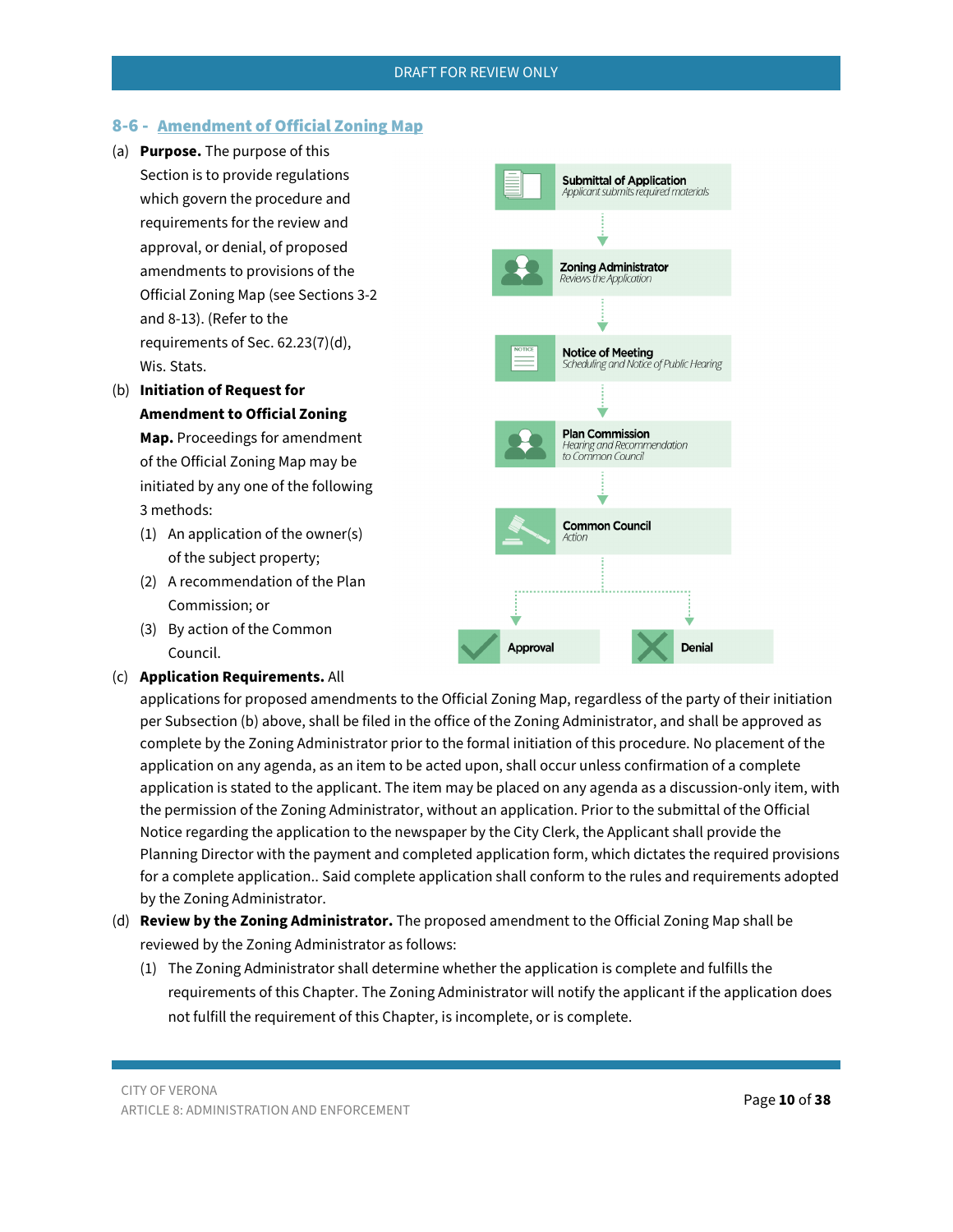- (2) The Zoning Administrator shall review the complete application and evaluate and comment on the written justification for the proposed map amendment provided in the application per Subsection (c)(3), above. The Zoning Administrator shall also evaluate the application to determine whether the requested is in harmony with the recommendations of the City of Verona's Comprehensive Master Plan, particularly as evidenced by compliance with the standards of Subsection (d)(2)a-c, below:
	- a. Which of the following factors has arisen that are not properly addressed on the current Official Zoning Map?
		- 1. The designations of the Official Zoning Map should be brought into conformity with the Comprehensive Plan;
		- 2. A mistake was made in mapping on the Official Zoning Map. (That is, an area is developing in a manner and purpose different from that for which it is mapped.) NOTE: If this reason is cited, it must be demonstrated that the discussed inconsistency between actual land use and designated zoning is not intended, as the City may intend to stop an undesirable land use pattern from spreading;
		- 3. Factors have changed, (such as the availability of new data, the presence of new roads or other infrastructure, additional development, annexation, or other zoning changes), making the subject property more appropriate for a different zoning district;
		- 4. Growth patterns or rates have changed, thereby creating the need for an Amendment to the Official Zoning Map.
	- b. How does the proposed amendment to the Official Zoning Map maintain the desired consistency of land uses, land use intensities, and land use impacts as related to the environs of the subject property?
- (3) The Zoning Administrator shall forward a report to the Plan Commission for their review and use in the making its recommendation to the Common Council. The Zoning Administrator shall note any points of conflict with the above findings and the Comprehensive Master Plan in their report.

# (e) **Public Notice.**

- (1) Official notification shall be written by the Zoning Administrator or designee after a confirmed complete application. The City Clerk will submit this notice to the newspaper.
- (2) Notice of the proposed amendment and the public hearing shall conform to the requirements of Section 62.23(7)(d) of the Wisconsin Statutes. Said notice shall contain a description of the subject property and the proposed change in zoning. In addition, at least ten (10) days before said public hearing, the City shall mail a notice to the Applicant; to all property owners within a two hundred and fifty (250) foot radius of the boundaries of the subject property; and to the Clerk of any municipality whose boundaries are within 1,000 feet of any portion of the jurisdiction of this Chapter. Failure to mail said notice, provided it is unintentional, shall not invalidate proceedings under this Section.
- (3) The City will place a sign on the subject property providing notice of the public hearing per Sec. 8-1(b).

# (f) **Review and Action by the Plan Commission.**

(1) The Common Council shall not make an amendment to the Official Zoning Map without allowing for a recommendation from the Plan Commission per the provisions of this Subsection.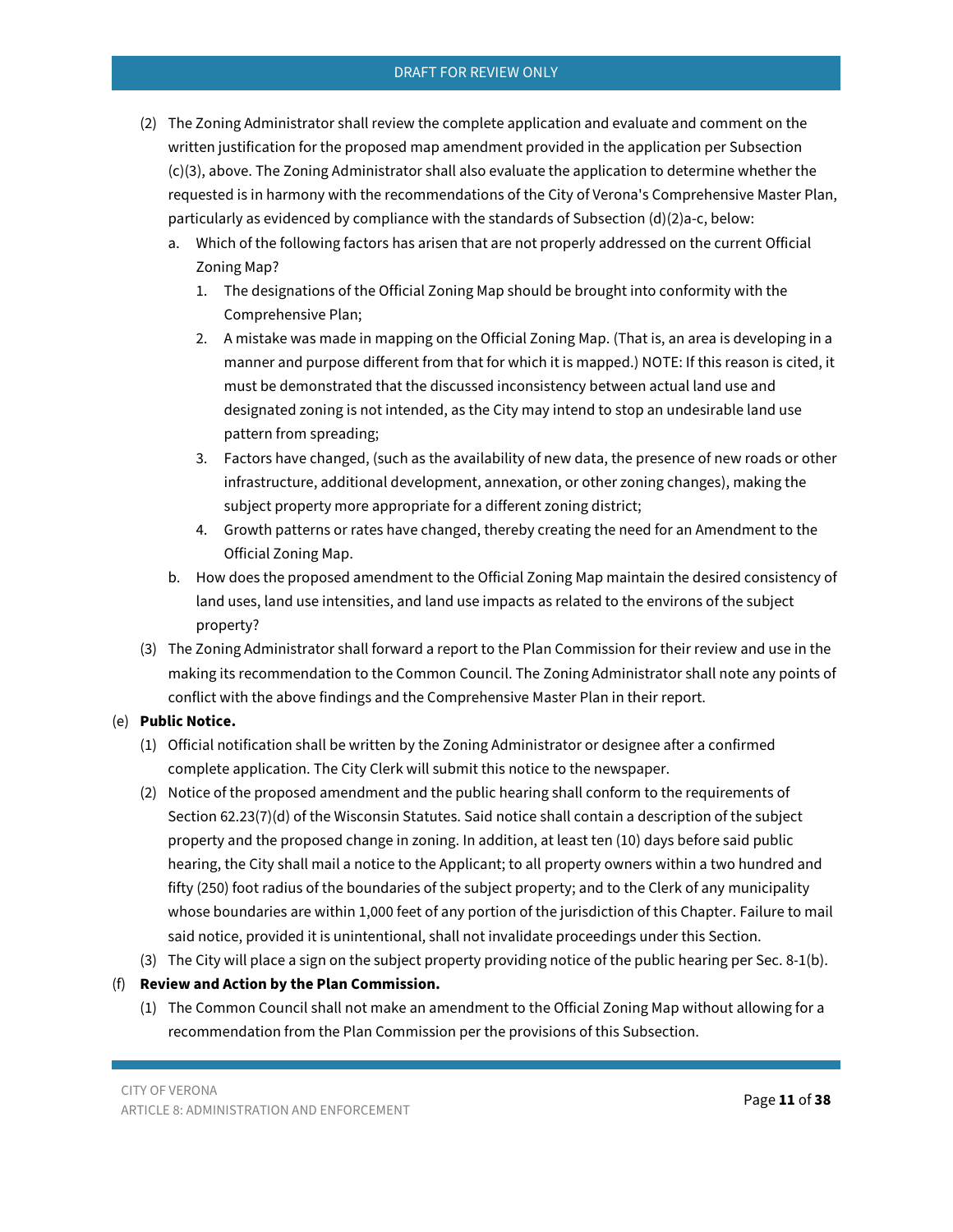- (2) The Plan Commission shall schedule a reasonable time and place for a public hearing to consider the application within sixty (60) days of the acceptance and determination of the complete application as determined by the Zoning Administrator. The Applicant may appear in person, by agent, and/or by attorney.
- (3) Within sixty (60) days after the public hearing (or within an extension of said period requested in writing by the Applicant and granted by the Plan Commission), Staff to the Plan Commission shall make a written report to the Common Council stating its findings regarding Subsection (d), above, and its recommendations regarding the application as a whole. Said report shall include a formal finding of facts developed and approved by the Plan Commission concerning the requirements of (d)(2)a-c above.
- (4) If the Plan Commission fails to make a report within sixty (60) days after the filing of said complete application (and in the absence of an Applicant-approved extension per Subsection (e)(3), above), then the Common Council may hold a public hearing within thirty (30) days after the expiration of said sixty (60) day period. Failure to receive said written report from the Plan Commission per Subsection (e)(2), above, shall not invalidate the proceedings or actions of the Common Council. If such a public hearing is necessary, the Common Council shall provide notice per the requirements of Subsection (e)(2), above.
- (5) If the Plan Commission recommends approval of an application, it shall state in the minutes or in a subsequently issued written decision, its conclusion and any finding of facts supporting its conclusion that the proposed amendment satisfies the standards of this Section.
- (g) **Review and Action by the Common Council.** The Common Council shall consider the Plan Commission's recommendation regarding the proposed amendment to the Official Zoning Map. The Council may request further information and/or additional reports from the Plan Commission, the Zoning Administrator, and/or the Applicant. The Council may take final action on the application to the Official Zoning Map at the time of its initial meeting, may continue the proceedings, may approve the amendment as originally proposed, may approve the proposed amendment with modifications (per the recommendations of the Zoning Administrator, the Plan Commission, authorized outside experts, or its own members), or may deny approval of the proposed amendment. Any action to amend the Official Zoning Map requires a majority vote of the Council. The Common Council's approval of the requested amendment shall be considered the approval of a unique request and shall not be construed as precedent for any other proposed amendment.
- (h) **Effect of Denial.** No application which has been denied (either wholly or in part) shall be resubmitted for a period of three (3) months from the date of said order of denial, except on grounds of new evidence or proof of change of factors found valid by the Zoning Administrator.
- <span id="page-11-0"></span>(i) **Fee.** A fee is required for this procedure as set forth in the City Fee Schedule, as amended.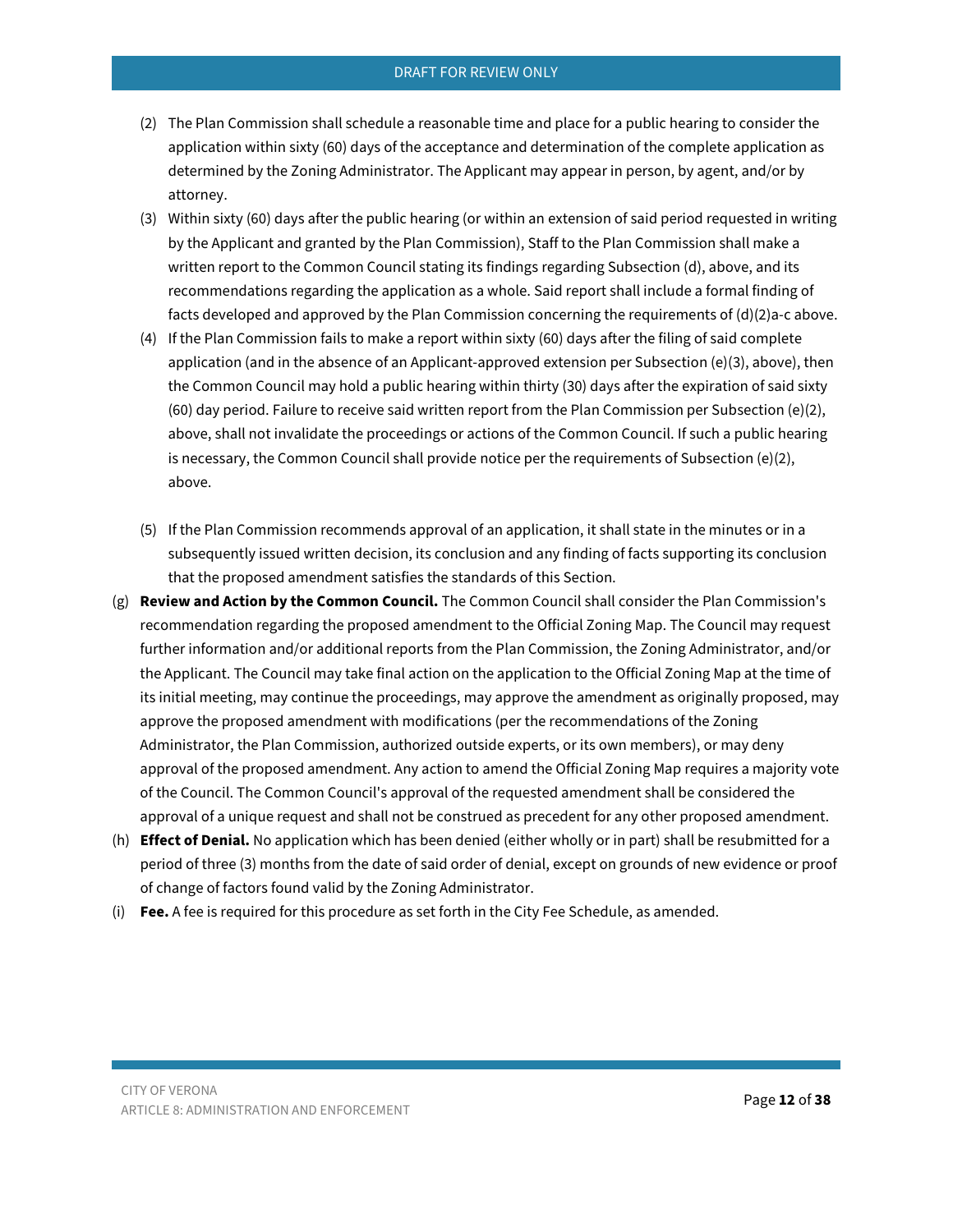# 8-7 - Conditional Use Review and Approval

## (a) **Purpose.**

- (1) The purpose of this Section is to provide regulations which govern the procedure and requirements for the review and approval, or denial, of proposed conditional uses.
- (2) Conditional uses are those uses having some special impact or uniqueness that require a careful review of their location, design, configuration and special impact to determine, against fixed standards, the desirability of permitting their establishment on any given site. They are uses that may or may not be appropriate in a particular location depending on a weighing, in each case, of the public need and benefit against the local impact and effect. Under this Chapter, a



proposed Conditional Use shall be denied unless the Applicant can demonstrate, to the satisfaction of the City, that the proposed Conditional Use will not create undesirable impacts on nearby properties, the environment, nor the community as a whole.

- (b) **Initiation of Request for Approval of a Conditional Use.** Proceedings for approval of a conditional use may be initiated by an application of the owner(s) of the subject property.
- (c) **Application Requirements.** All proposed conditional use application shall be submitted to the Zoning Administrator for approval of completeness to initiate the process. Once deemed complete, the item can be placed on the agenda. The item may be placed on any agenda as a discussion-only item, with the permission of the Zoning Administrator, without an application. Prior to the submittal of the Official Notice regarding the application to the newspaper by the City Clerk, the Applicant shall provide the Zoning Administrator with the payment and a completed application form, which dictates the required provisions for a complete application. In addition, said complete application shall conform to the rules and requirements adopted by the Zoning Administrator.
- (d) **Review by the Zoning Administrator.** The proposed conditional use shall be reviewed by the Zoning Administrator as follows: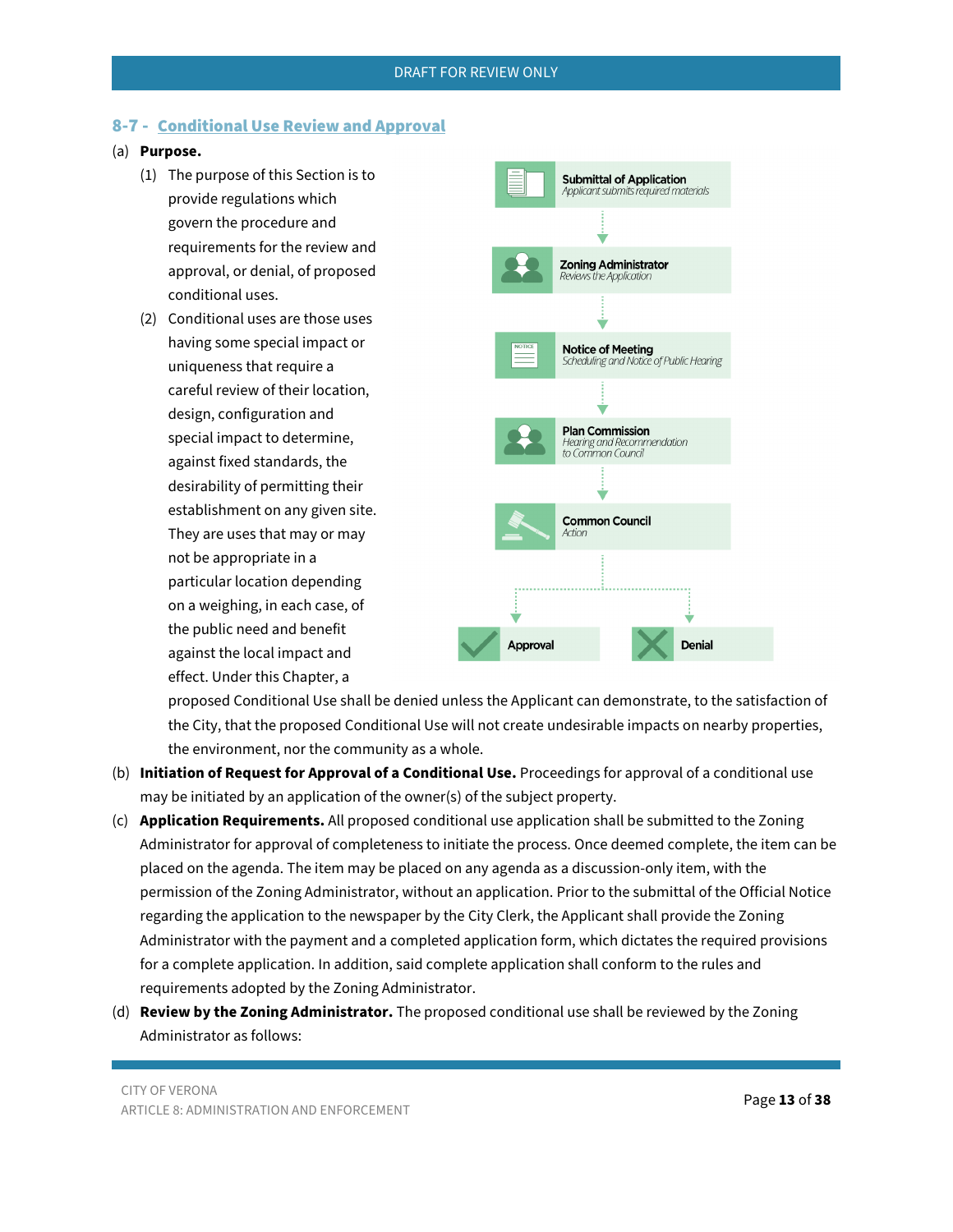- (1) The Zoning Administrator shall determine whether the application is complete and fulfills the requirements of this Chapter. The Zoning Administrator will notify the applicant if the application does not fulfill the requirements of this Chapter, is incomplete, or is complete.
- (2) The Zoning Administrator shall review the application and evaluate and comment on the written justification for the proposed conditional use provided in the application per Subsection  $(c)(5)$ , above. The Zoning Administrator shall also evaluate the application to determine whether the requested is in harmony with the recommendations of the City's Comprehensive Master Plan, particularly as evidenced by compliance with the standards of Subsection (d)(2)a—f below:
	- a. How is the proposed conditional use (in its specific location) in harmony with the purposes, goals, objectives, policies and standards of the City of Verona Comprehensive Plan, this Chapter, and any other plan, program, or Chapter adopted, or under consideration pursuant to official notice by the City?
	- b. Does the proposed conditional use, in its proposed location and as depicted on the required site plan [see Subsection (c)(4), above], result in a substantial or undue adverse impact on nearby property, the character of the neighborhood, environmental factors such as dust, lighting, air pollution, noise, odor, glare, heat, hazardous materials, traffic factors, parking, public improvements, public property or rights-of-way, or other matters affecting the public health, safety, or general welfare, either as they now exist or as they may in the future be developed as a result of the implementation of the provisions of this Chapter, the Comprehensive Plan, or any other plan, program, map, or Chapter adopted or under consideration pursuant to official notice by the City or other governmental agency having jurisdiction to guide development?
	- c. Does the proposed conditional use maintain the desired consistency of land uses, land use intensities, and land use impacts as related to the environs of the subject property?
	- d. Is the proposed conditional use located in an area that will be adequately served by, and will not impose an undue burden on, any of the improvements, facilities, utilities, or services provided by public agencies serving the subject property?
	- e. Do the potential public benefits of the proposed conditional use outweigh any and all potential adverse impacts of the proposed conditional use (as identified in Subsections  $(d)(2)a$ —e above), after taking into consideration the Applicant's proposal and any requirements recommended by the Applicant to ameliorate such impacts?
- (3) The Zoning Administrator shall forward a report to the Plan Commission for their review and use in making its recommendation to the Common Council. The Zoning Administrator shall note any point of conflict with the above findings and the Comprehensive Master Plan in their report.

## (e) **Public Notice.**

- (1) Official notification shall be written by the Zoning Administrator or designee after a confirmed complete application. The City Clerk will submit this notice to the newspaper.
- (2) Notice of the proposed conditional use and the public hearing shall conform to the requirements of Section 62.23(7)(d) of the Wisconsin Statutes. Said notice shall contain a description of the proposed conditional use. In addition, at least ten (10) days before said public hearing, the City shall mail a notice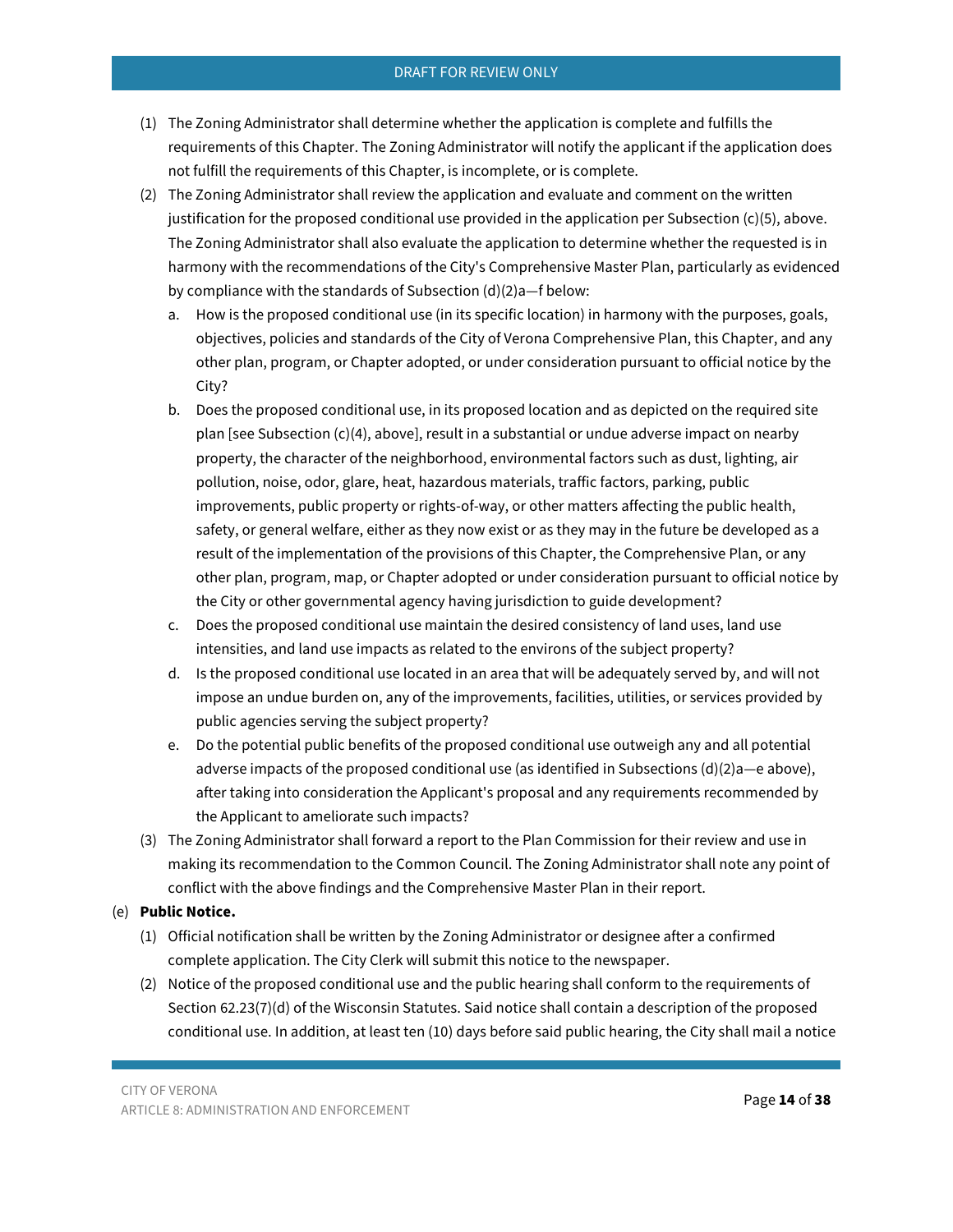to the Applicant, to all property owners within a two hundred and fifty (250) foot radius of the boundaries of the subject property; and to the Clerk of any municipality whose boundaries are within one thousand (1,000) feet of any portion of the jurisdiction of this Chapter. Failure to mail said notice, provided it is unintentional, shall not invalidate proceedings under this Section.

(3) The City will place a sign on the subject property providing notice of the public hearing per Sec. 8-1(b).

## (f) **Review and Action by the Plan Commission.**

- (1) The Common Council shall not approve a conditional use without allowing for a recommendation from the Plan Commission per the provisions of this Subsection.
- (2) The Plan Commission shall schedule a reasonable time and place for a public hearing to consider the application within forty-five (45) days after the acceptance and determination of the complete application as determined by the Zoning Administrator. The Applicant may appear in person, by agent, and/or by attorney.
- (3) Within sixty (60) days after the public hearing (or within an extension of said period requested in writing by the Applicant and granted by the Plan Commission), the Plan Commission shall make a written report to the Common Council stating its findings regarding Subsection (d), above, and its recommendations regarding the application as a whole. Said report shall include a formal finding of facts developed and approved by the Plan Commission concerning the requirements of Subsection  $(d)(2)a$ —e above.
- (4) If the Plan Commission fails to make a report within sixty (60) days after the filing of said complete application (and in the absence of an Applicant-approved extension per Subsection (e)(3), above), then the Common Council may hold a public hearing within thirty (30) days after the expiration of said sixty (60) day period. Failure to receive said written report from the Plan Commission per Subsection (e)(2), above, shall not invalidate the proceedings or actions of the Common Council. If such a public hearing is necessary, the Common Council shall provide notice per the requirements of Subsection (e)(2), above.
- (5) If the Plan Commission recommends approval of an application, it shall state in the minutes or in a subsequently issued written decision, its conclusion and any finding of facts supporting its conclusion that the potential public benefits of the proposed conditional use outweigh any and all potential adverse impacts of the proposed conditional use, as identified in Subsections (d)(2)a—f above, after taking into consideration the proposal by the Applicant.
- (g) **Review and Action by the Common Council.** The Common Council shall consider the Plan Commission's recommendation regarding the proposed conditional use. The Council may request further information and/or additional reports from the Plan Commission, Zoning Administrator, and/or the Applicant. The Council may take final action on the application at the time of its initial meeting, or may continue the proceedings. Common Council may approve the conditional use as originally proposed, may approve the proposed conditional use with modifications (per the recommendations of the Zoning Administrator, the Plan Commission, authorized outside experts, or its own members), or may deny approval of the proposed conditional use. Any action to amend the provisions of the proposed conditional use requires a majority vote of the Council. The Common Council's approval of the requested conditional use shall be considered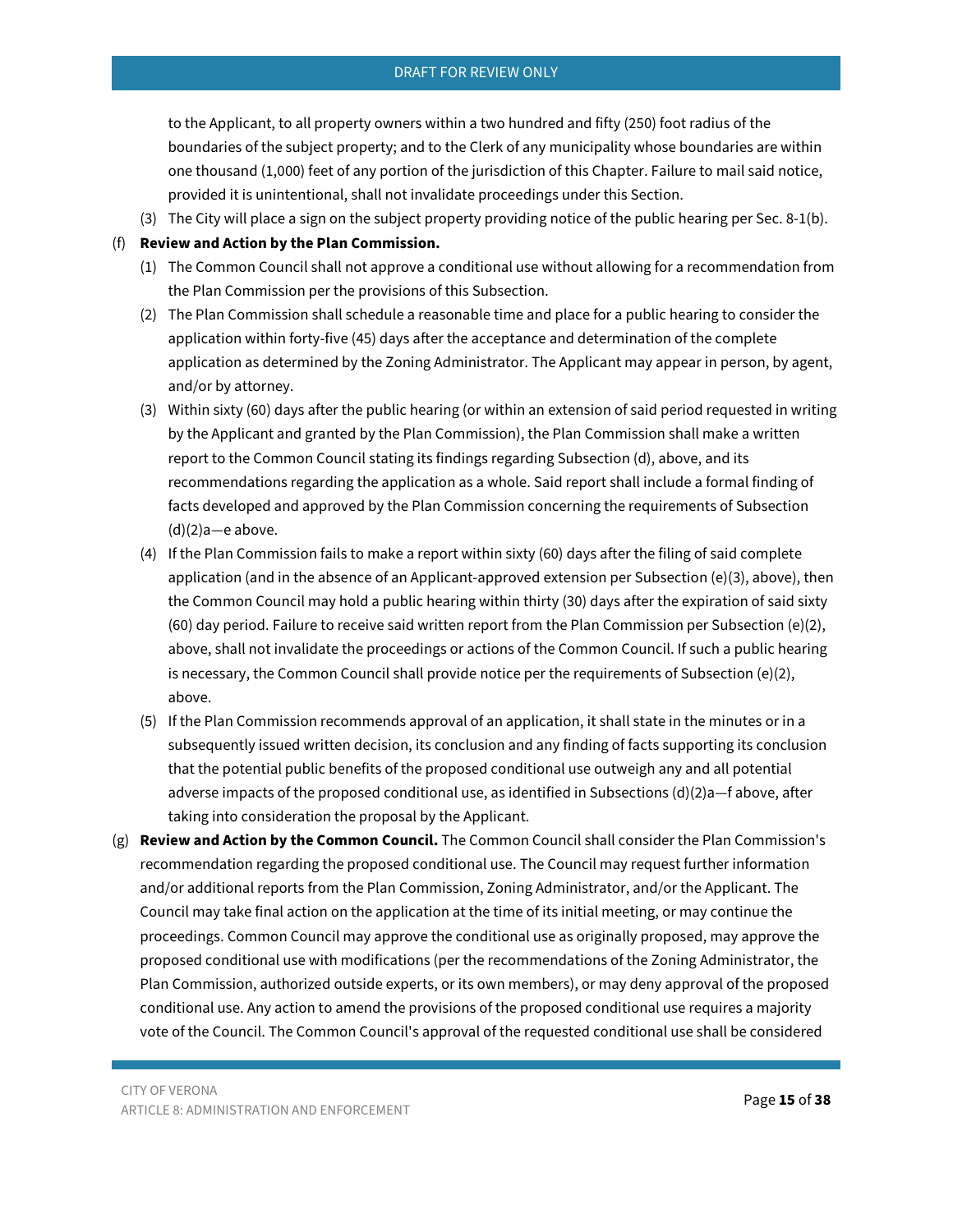the approval of a unique request and shall not be construed as precedent for any other proposed conditional use.

- (h) **Effect of Denial.** No application which has been denied (either wholly or in part) shall be resubmitted for a period of twelve (12) months from the date of said order of denial, except on grounds of new evidence or proof of change of factors found valid by the Zoning Administrator.
- (i) **Additional Requirements.** Once a conditional use is granted, no Erosion Control Permit, Site Plan approval (per Section 8-10), Certificate of Occupancy, or Building Permit shall be issued for any development which does not comply with the requirements of this Chapter.

#### (j) **Revocation of Approved Conditional Use.**

- (1) A conditional use found not to be in compliance with the terms of this Chapter, with other applicable terms in the Code of Ordinances, with the conditions imposed, if any, upon the specific conditional use permit approved by the Common Council, or with applicable state law shall constitute grounds for revocation.
- (2) A conditional use permit may also be revoked if, from the facts presented at the public hearing or by investigation, the Plan Commission finds any one (1) or more of the following grounds:
	- a. That the permit approval was obtained by fraud;
	- b. That the permit granted is being or has been exercised contrary to the conditions of such permit or in violation of any applicable licenses, permits, regulations, laws, or ordinances; and
	- c. That the use for which the permit approval was granted is being or has been exercised as to be detrimental to the public health or safety or so as to constitute a nuisance
- (3) Upon request by the Zoning Administrator or the Common Council, the Common Council shall hold a public hearing to determine whether or not to revoke a conditional use permit, which would follow the public hearing notifications except that the owner of the property will be served a notice by registered mail, postage prepaid, or return receipt requested. At such hearing, the holder of the conditional use permit and any other interested persons shall be given an opportunity to speak. The Common Council shall then revoke the permit or maintain the permit. If the Common Council decides to maintain the permit, it may choose to place additional conditions upon the permit.
- (4) **Time Limits on the Development of Conditional Use.** The start of construction of any and all conditional uses shall be initiated within three hundred and sixty-five (365) days of their approval by Common Council and shall be operational within seven hundred and thirty (730) days of said approval. Failure to initiate development within this period shall automatically constitute a revocation of the conditional use. For the purposes of this Section, "operational" shall be defined as the granting of a Certificate of Occupancy, or all other all approvals or licenses necessary for the operation of the conditional use. Prior to such a revocation, the Applicant may request an extension of this period. Said request shall require formal approval by Plan Commission and shall be based upon a showing of acceptable justification (as determined by Plan Commission).
- (k) **Discontinuing an Approved Conditional Use.** Any and all conditional uses which have been discontinued for a period exceeding three hundred and sixty-five (365) days shall have their conditional use invalidated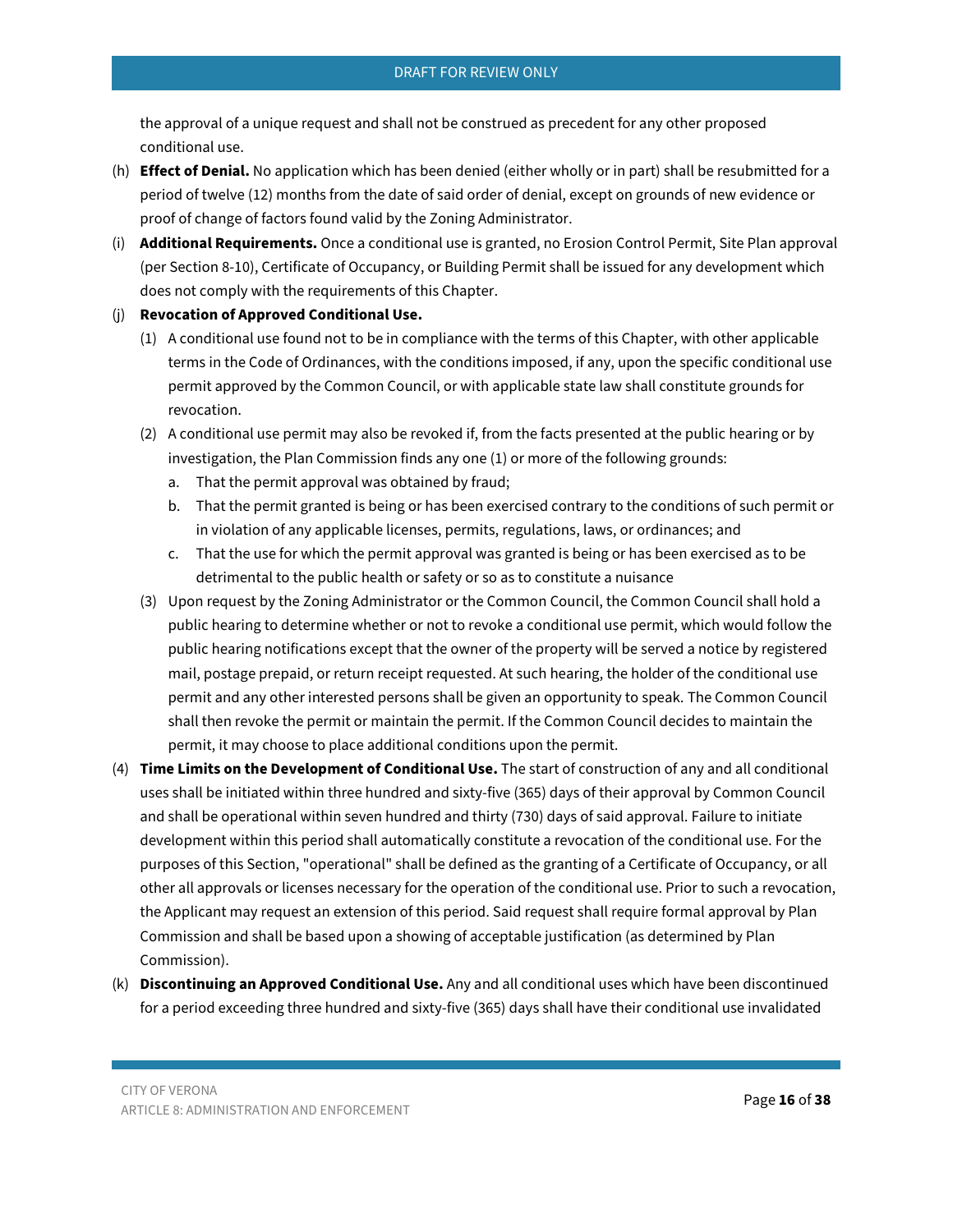automatically. The burden of proof shall be on the property owner to conclusively demonstrate that the subject conditional use was operational during this period.

- (l) **Change of Ownership.** All requirements of the approved conditional use shall be continued regardless of ownership of the subject property. Modification, alteration, or expansion of any conditional use in violation as approved per Subsection (f), above, without approval by the Common Council shall be grounds for revocation of said conditional use approval per Subsection (h), above.
- (m) **Fee.** A fee is required for this procedure as set forth in the City Fee Schedule, as amended.
- (n) **Conditional Use Found Not to be in Compliance.** Any conditional use found not to be in compliance with the terms of this Chapter or found not to be in compliance with the specific conditions imposed on the conditional use shall be considered in violation of this Chapter. The penalties identified in Section 8-17 are in addition to, and not in lieu of, revocation and other remedies provided for in this Chapter.

## <span id="page-16-0"></span>8-8 - Temporary Use Review and Approval

#### (a) **Purpose**.

- (1) The purpose of this Section is to provide regulations which govern the procedure and requirements for the review and approval, or denial, of proposed temporary use.
- (2) Temporary uses are those uses which have the potential to create undesirable impacts on nearby properties if allowed to develop simply under the



general requirements of this Chapter. These uses can also potentially create undesirable impacts on nearby properties which cannot be determined except on a case by case basis. In order to prevent this from occurring, all temporary uses are required to meet certain procedural requirements applicable only to temporary uses, in addition to the general requirements of this Chapter and the requirements of the zoning district in which the subject property is located. A public hearing process is not required to review a request for a temporary use.

(b) **Regulations Applicable to All Temporary Uses.** No public hearing is required to grant a temporary use; however, a demonstration that the developer proposes to meet all temporary use requirements of this Article and all applicable bulk regulations must be made at time of site plan application (see Section 8-10). Furthermore, no Building Permit or Certificate of Occupancy, if required, shall be issued for any temporary use which does not comply with all requirements of this Title. Any temporary use found not to be in compliance with the terms of this Chapter shall be considered in violation of this Chapter and shall be subject to all applicable procedures and penalties.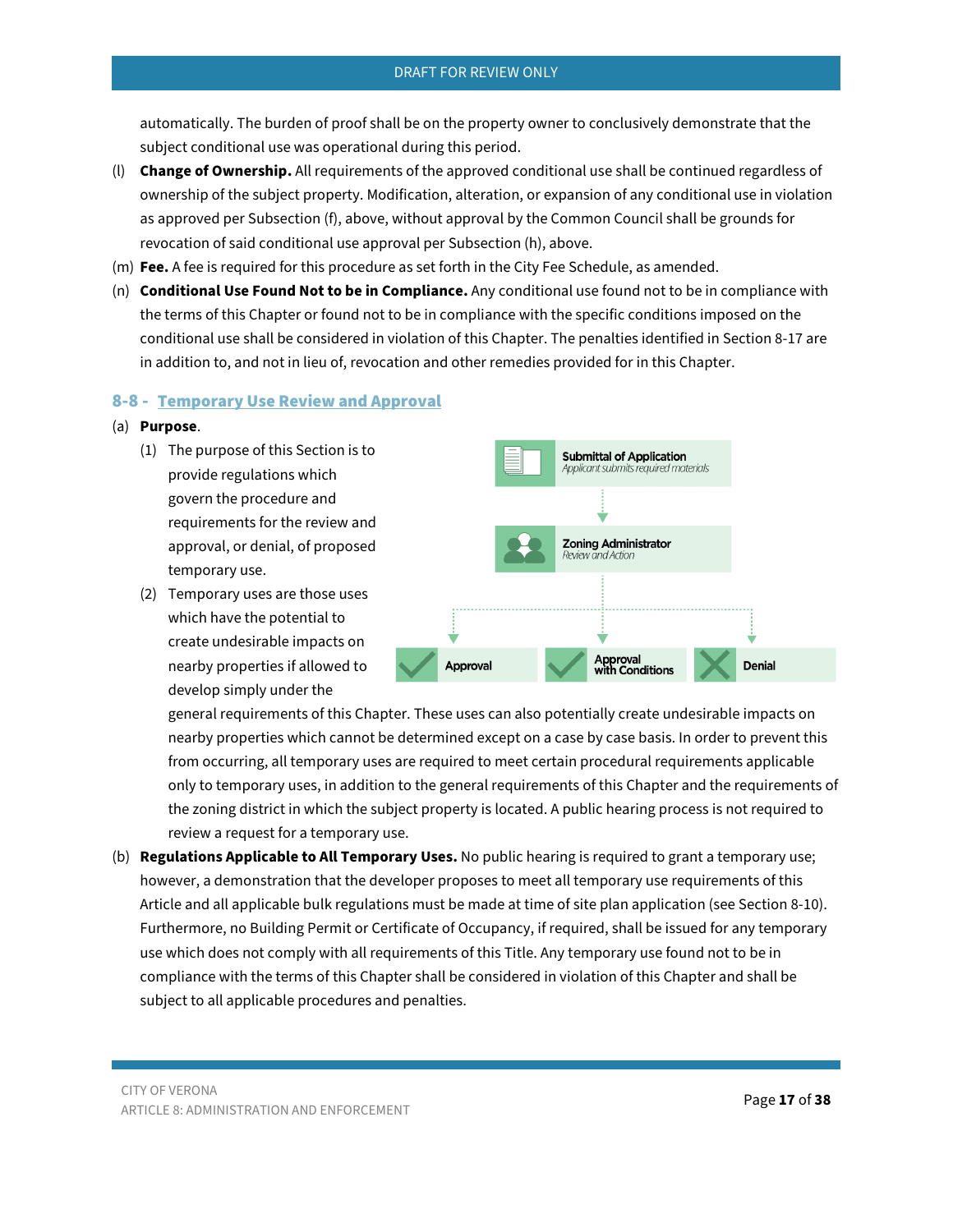- (c) **Application Requirements.** All applications for proposed temporary uses, shall be approved as complete by the Zoning Administrator prior to the formal initiation of this procedure. Said complete application shall be conform to the rules and requirements adopted by the Zoning Administrator.
- (d) **Fee.** A fee is required for this procedure as set forth in the City Fee Schedule, as amended.
- (e) **Authority**. The Zoning Administrator may authorize the temporary use of a building, structure, or lot as authorized under this Section. The Zoning Administrator will only approve a temporary use upon a finding that such use will not have an adverse impact on surrounding properties or threaten the public health, safety, or welfare, and that such temporary use is otherwise in compliance with this Chapter. The Zoning Administrator may impose any such conditions on their approval of the temporary use that they deem necessary to protect the public health, safety, and welfare. The denial of a Temporary Use Permit by the Zoning Administrator may be appealed to the Zoning Board of Appeals.
- (f) **Term**. The term of a temporary use approved by the Zoning Administrator may not exceed six (6) months. Upon expiration of the six (6) month term, the Zoning Administrator may allow the temporary use to continue for up to one (1) additional six (6) month period.

#### <span id="page-17-0"></span>8-9 - Sign Permit

- (a) **Purpose.** The purpose of this Section is to provide a procedure and requirement for obtaining a Sign Permit prior to the erection of certain signs as required by Article 7.
- (b) **General Requirement.** Unless specifically permitted by Article 7, no sign shall be erected, altered, or relocated after the effective date of this Title until a Sign Permit has been secured from the Zoning Administrator.



- (g) **Application Requirements.** All applications for sign permits shall be made in writing on a form supplied by the City of Verona Zoning Administrator. Said application shall be submitted with all required information provided and shall conform to the rules and requirements adopted by the Zoning Administrator.
- (c) **Procedure.** The Zoning Administrator shall review the submitted application for compliance with the requirements of Article 7 and Subsection (c), above. Upon the receipt of a complete application, the Zoning Administrator shall issue an approved or denied Sign Permit based on the submitted application within 5 working days of the acceptance of the complete application. The decision of the Zoning Administrator to deny a sign permit may be appealed to the Zoning Board of Appeals.
- (d) **Termination of a Sign Permit.** Any sign found not to be in compliance with the terms of this Chapter shall be considered in violation of this Chapter and shall be subject to all applicable procedures and penalties.
- (e) **Fee.** A fee is required for this procedure as set forth in the City Fee Schedule, as amended.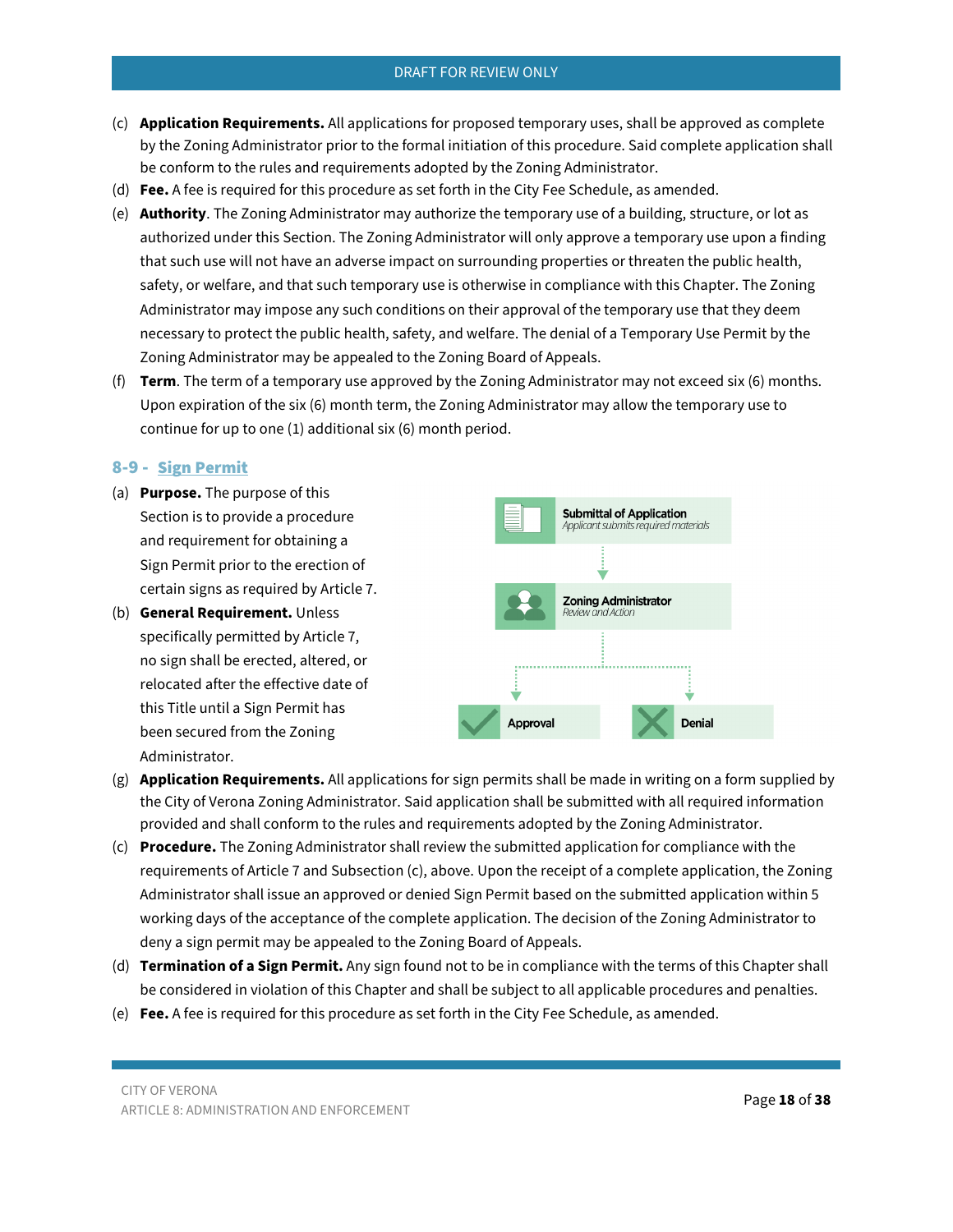## <span id="page-18-0"></span>8-10 - Site Plan Review and Approval

- (a) **Purpose.** The purpose of this Section is to specify the requirements and procedures for the review and approval of site plan applications. The provisions of this Section are designed to ensure that all proposed land use and development activity complies with the requirements of this Article.
- (b) **Applicability**. This Section requires that the initiation of all development activity (including building permits, zoning certificates, occupancy permits for change of use of an existing lot or structure where there is contemplated a site plan revision, clear cutting, grading, or filling) requires the approval of site, building and operational plans



by the City Plan Commission before the building, occupancy, and zoning permits can be issued—except, however, that development activity associated with an approved final plat of subdivision or certified survey map for residential buildings with two (2) or fewer dwelling units, and development activity associated with the full and complete implementation of a project approved within the Final PUD phase of the Planned Development District (PD) is exempt from this requirement.

#### (c) **Procedure**.

- (1) **Initiation of Request for Approval of a Site Plan.** Proceedings for approval of a site plan shall be initiated by the owner(s) of the subject property, or their legally authorized representative(s).
- (2) **Pre-Application Meeting.** The petitioner shall first meet with the Planning Department and other applicable City Staff to discuss preliminary concepts and plans for the development. Guidance will be provided to the Petitioner on technical requirements and procedures, and a timetable for project review may be discussed.
- (3) **Application for Site Plan Review and Review by Zoning Administrator.** The petitioner shall submit an application to the Planning Department to initiate the process who will review it for completeness per the requirements of Subsection (d). The Zoning Administrator will notify the applicant if the application does not fulfill the requirements of this Chapter, is incomplete, or is complete. The review of the submitted application shall be completed within 10 working days of application submittal. Once the application is approved as complete, the Zoning Administrator shall schedule an appearance before the Plan Commission a minimum of 2 weeks from the date of complete application acceptance. Once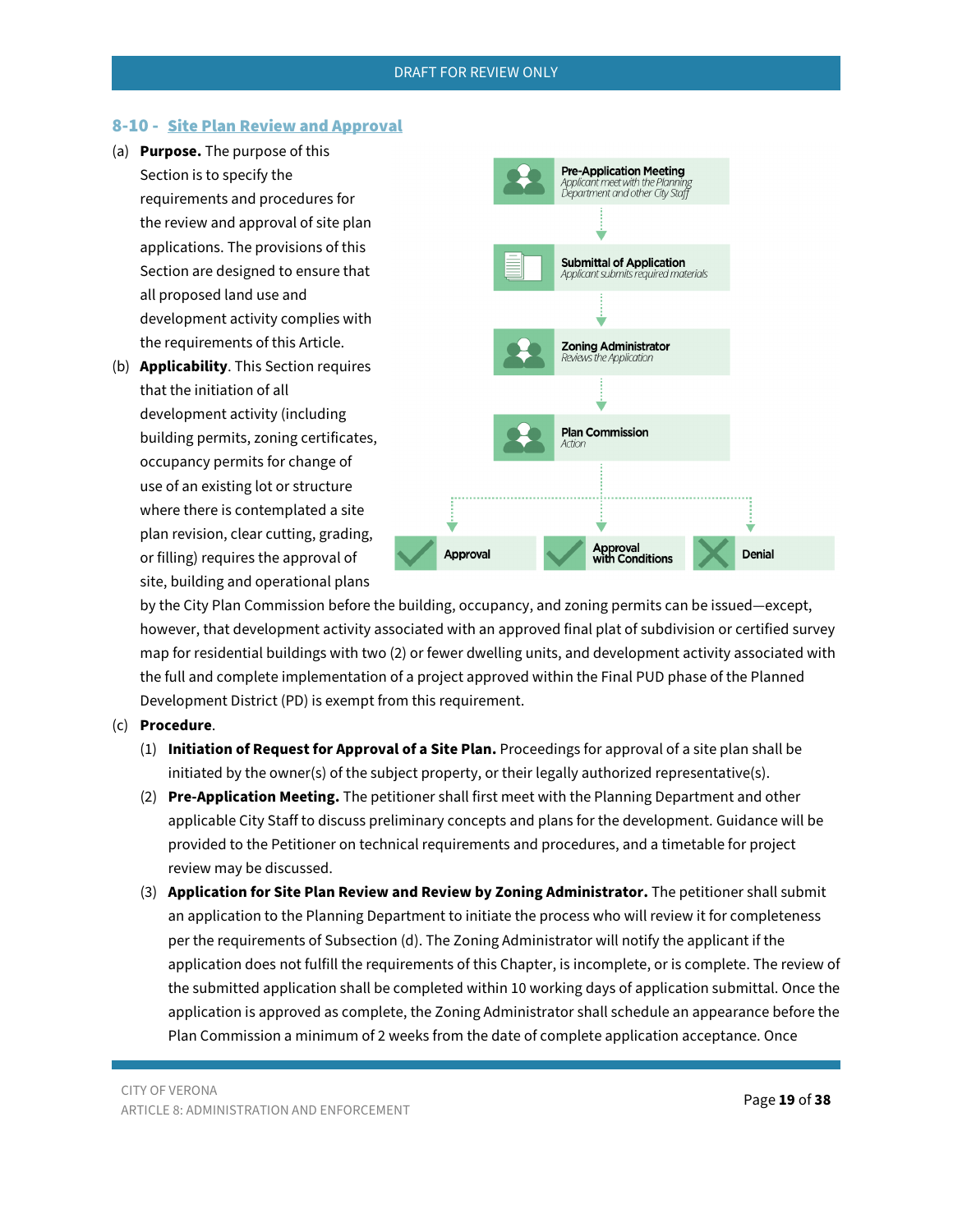deemed complete, the Zoning Administrator shall notify the petitioner of the date and time of the applicable Plan Commission meeting. No placement of the application on any agenda, as an item to be acted upon, shall occur unless said certification has occurred.

(d) **Application Requirements.** All applications for proposed site plans shall be approved as complete by the Zoning Administrator prior to the formal initiation of this procedure and may be revised upon review by City Staff. The item may be placed on any agenda as a discussion-only item, with the permission of the Zoning Administrator, without an application. The applicant shall provide the Planning Department with payment and a completed application form and all supporting documentation. The application must conform to the rules and requirements adopted by the Zoning Administrator

## (e) **Required Procedure for Submission and Review**.

- (1) **Required Timing of Submission.** The site plan shall be submitted to the Zoning Administrator for initial review prior to, or concurrently with, the submission of the Preliminary Plat of Subdivision or the Certified Survey Map; or if the proposed development does not involve a land division, then submittal is required as an attachment to a required site plan. A concept plan of the proposed development may be submitted prior to the submission of the site plan, however, the acceptance and/or general approval of the concept plan does not indicate the approval of natural resource feature locations. A site plan prepared for the subject property which has been previously approved by the Zoning Administrator may be submitted for any subsequent development activity on the site. However, modifications to a previously approved site plan will be required if the analysis is no longer accurate for the subject property.
- (2) **Review by City Staff.** City staff shall review the submitted site plan for general compliance with the following data sources:
	- a. Official Zoning Map;
	- b. Federal and state documents and maps such as, but not limited to, FEMA floodplain maps, wetland inventories, and topographic data
	- c. The City of Verona Comprehensive Master Plan; and
	- d. Site visits. The Zoning Administrator shall provide the petitioner with a written evaluation of the submitted site plan which shall indicate the acceptance by City Staff; or the need for further analysis work, discussion with the petitioner and/or Staff-recognized experts, or a joint site visit.
- (3) **Modification of Site Plan .** If necessary, as determined by City Staff, revised site plans shall be prepared and submitted for review by City Staff, until a version is deemed acceptable. Staff review of the site plan may be appealed to the Board of Zoning Appeals as a matter of Chapter Interpretation. (See Section 8-5.)
- (4) **Acceptance of Site Plan .** Upon notification of acceptance by City Staff, (or in case of appeal, by determination of the Board of Zoning Appeals), the petitioner may proceed with the submittal of necessary development documents.
- (5) **Integration of the Site Plan Information with Required Development and/or Land Division Documents.** Information contained on the Site Plan relating to the boundaries of permanently protected green space areas (including natural resource protection areas, other permanently protected green space areas, and required mitigation areas) shall be clearly depicted on any and all site plans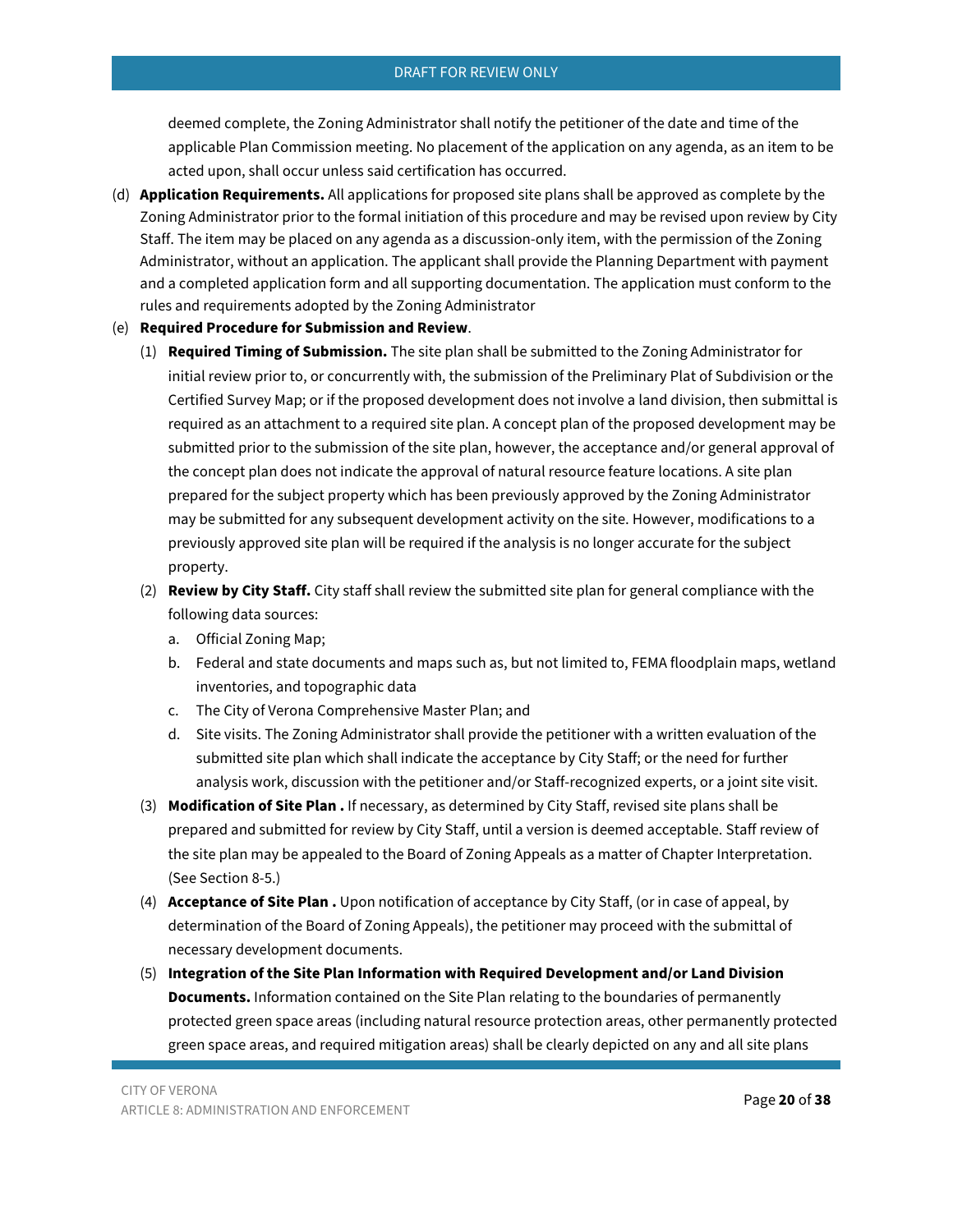required as a precondition for application for any development permit (such as a Building Permit) and on any proposed Plat of Subdivision or Certified Survey Map.

- (f) **Review by the Plan Commission.** The Plan Commission, in its consideration of the submitted complete application, shall take into account the following:
	- (1) The basic intent of the Comprehensive Master Plan and Zoning Ordinance to ensure attractive, efficient, and appropriate development of land in the community;
	- (2) Whether the site plan application ensures particularly that every reasonable step has been taken to avoid depreciating effects on surrounding property and the natural environment;
	- (3) Whether the site plan application ensures that adequate public utilities and public services are being provided.
- (g) The Plan Commission, in reviewing the application may require such additional measures and/or modifications as it deems necessary to accomplish this objective. If such additional measures and/or modifications are required, the Plan Commission may withhold approval of the Site Plan until a revisions depicting such additional measures and/or modifications are submitted to the satisfaction of the Plan Commission or may approve the application subject to the provision of a revised application reflecting the direction of the Plan Commission to the satisfaction of the Zoning Administrator. Such amended plans and conditions applicable to the proposed use shall be made a part of the official record, and development activity on the subject property may not proceed until the revised application has been approved by one (1) of the two (2) above procedures as directed by the Plan Commission.
	- (1) **Initiation of Land Use or Development Activity.** Absolutely no land use or development activity, including site clearing, grubbing, or grading shall occur on the subject property prior to the approval of the required site plan. Any such activity prior to such approval shall be a violation of this Article and shall be subject to all applicable enforcement mechanisms and penalties.
	- (2) **Modification of an Approved Site Plan.** Any and all variation between development and/or land use activity on the subject property and the approved site plan is a violation of this Article. An approved site plan shall be revised and approved via the procedures of Subsections (b) and (d), above, to clearly and completely depict any and all proposed modifications to the previously approved site plan, prior to the initiation of said modifications. Minor modifications to a site plan may be approved by the Zoning Administrator without the need for further review and approval by the Plan Commission. Minor modifications will be limited to the following:
		- a. The minor amendment does not result in an increase in the approved number of dwelling units;
		- b. The minor amendment does not result in a greater than five (5) percent cumulative increase in the amount of square footage of a non-residential land use or structure;
		- c. The minor amendment does not result in a change in the housing mix or use mix ratio.
		- d. The minor amendment does not result in a change in the character of the development as determined by the Zoning Administrator.
- (3) **Fee.** A fee is required for this procedure as set forth in the City Fee Schedule, as amended.
- (4) **Time Limits on Development.** The start of construction of any and all development(s) in an approved site plan shall be initiated within 365 days of their approval by Plan Commission and shall be operational within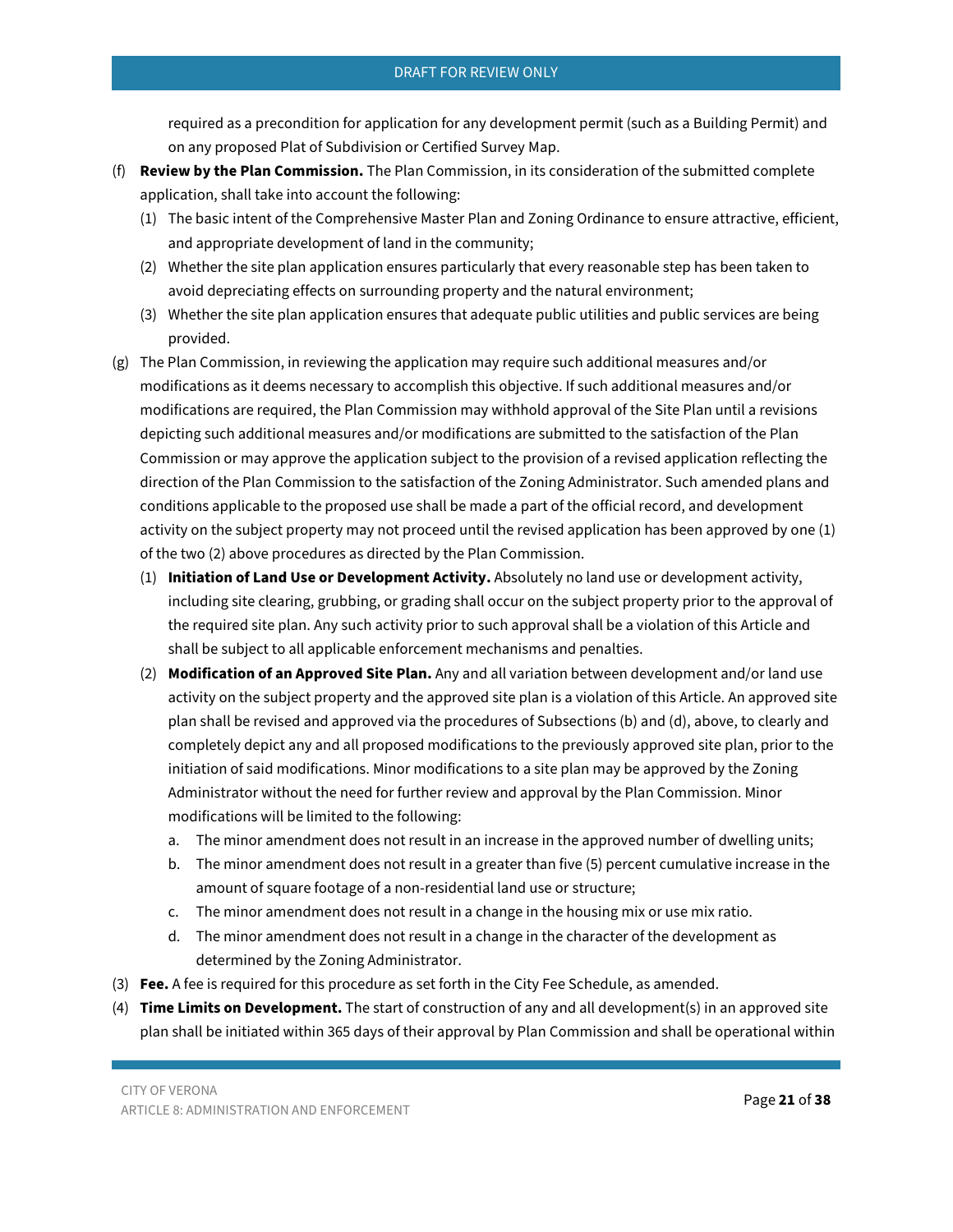730 days of said approval. Failure to initiate development within this period shall automatically constitute a revocation of the site plan approval. For the purposes of this Section, "operational" shall be defined as the granting of a Certificate of Occupancy for the development. Prior to such revocation, the Applicant may request an extension of this period. Such request shall require formal approval by the Plan Commission and shall be based upon a showing of acceptable justification (as determined by the Plan Commission).

## <span id="page-21-0"></span>8-11 - Variances

- (a) **Purpose.** The purpose of this Section is to provide regulations which enable the City to hear and decide requests for permitted variation from the terms of this Chapter as will not be contrary to the public interest; where owing to special factors, a literal enforcement of the provisions of this Chapter would result in practical difficulty or unnecessary hardship, so that the spirit of this Chapter shall be observed, public safety and welfare secured, and substantial justice done; as provided for by Sec. 62.23(7)(e)(7), Wis. Stats.
- (b) **Initiation of Request for Approval of a Variance.** Proceedings for approval of a requested variance shall be initiated by an application of the owner(s) of the subject property.



- (c) **Application Requirements.** All applications for requested variances shall be approved as complete by the Zoning Administrator a minimum of two (2) weeks prior to the initiation of this procedure. No placement of the application on any agenda, as an item to be acted upon, shall occur unless said application is deemed complete a notified by the Zoning Administrator to the applicant. The item may be placed on any agenda as a discussion-only item, with the permission of the Zoning Administrator, without an application. Prior to the submittal of the Official Notice regarding the application to the newspaper by the City Clerk, the Applicant shall provide the Zoning Administrator the payment and a completed application form, which dictated the required provisions for a complete application. In addition, said complete application shall conform to the rules and requirements adopted by the Zoning Administrator.
- (d) **Review by the Zoning Administrator.** The requested variance shall be reviewed by the Zoning Administrator as follows: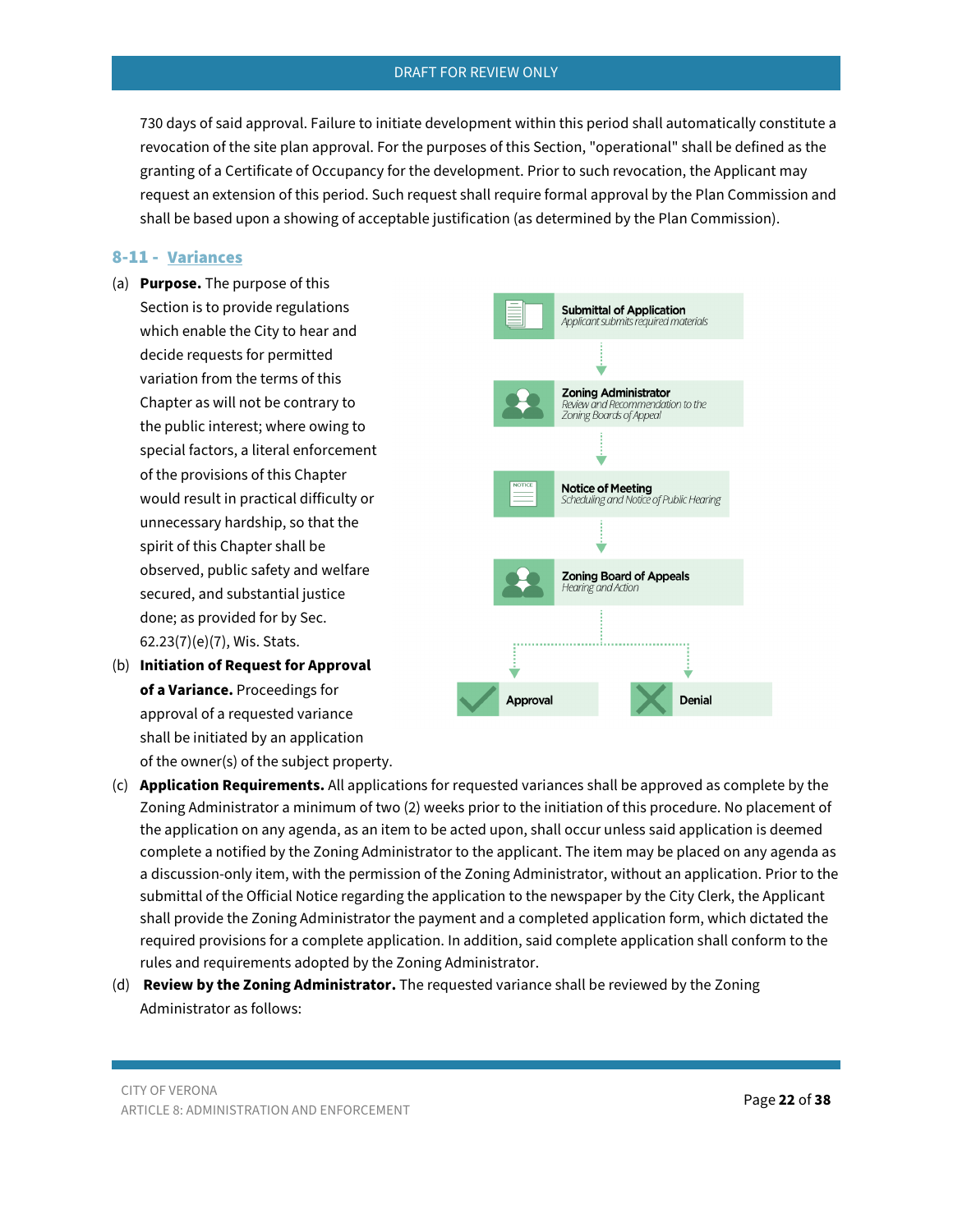- (1) The Zoning Administrator shall determine whether the application is complete and fulfills the requirements of this Chapter. The Zoning Administrator will notify the applicant if the application is not complete, does not fulfill the requirements of this Chapter, or is complete.
- (2) Upon notifying the Applicant that their application is complete, the Zoning Administrator shall review the application, evaluate, and comment on the written justification for the proposed variance provided in the application per Subsection (c)(5), above. The Zoning Administrator shall also evaluate the application to determine whether the requested is in harmony with the recommendations of the City of Verona's Comprehensive Master Plan, particularly as evidenced by compliance with the standards below:
	- a. What exceptional or extraordinary circumstances or special factors are present which apply only to the subject property? The response to this question shall clearly indicate how the subject property contains factors which are not present on other properties in the same zoning district. Specifically:
		- 1. The hardship or difficulty shall be peculiar to the subject property and different from that of other properties, and not one which affects all properties similarly. Such a hardship or difficulty shall have arisen because of the unusual shape of the original acreage parcel; unusual topography or elevation; or because the property was created before the passage of the current, applicable zoning regulations, and is not economically suitable for a permitted use or will not accommodate a structure of reasonable design for a permitted use if all area, yard, green space, and setback requirements are observed;
		- 2. Loss of profit or pecuniary hardship shall not, in and of itself, be grounds for a variance;
		- 3. Self-imposed hardship shall not be grounds for a variance. Reductions resulting from the sale of portions of a property reducing the remainder of said property below buildable size or cutting-off existing access to a public right-of-way or deed restrictions imposed by the owner's predecessor in title are considered to be such self-imposed hardships;
		- 4. Violations by, or variances granted to, neighboring properties shall not justify a variance;
		- 5. The alleged hardship shall not be one that would have existed in the absence of a zoning Chapter. (For example, if a lot were unbuildable because of topography in the absence of any or all setback requirements.)
	- b. In what manner do the factors identified in Subsection (d)(2)a, above, prohibit the development of the subject property in a manner similar to that of other properties under the same zoning district? The response to this question shall clearly indicate how the requested variance is essential to make the subject property developable so that property rights enjoyed by the owners of similar properties can be enjoyed by the owners of the subject property.
	- c. Would the granting of the proposed variance be of substantial detriment to adjacent properties? The response to this question shall clearly indicate how the proposed variance will have no substantial impact on adjacent properties.
	- d. Would the granting of the proposed variance as depicted on the required site plan [see Subsection (c)(4), above], result in a substantial or undue adverse impact on the character of the neighborhood, environmental factors, traffic factors, parking, public improvements, public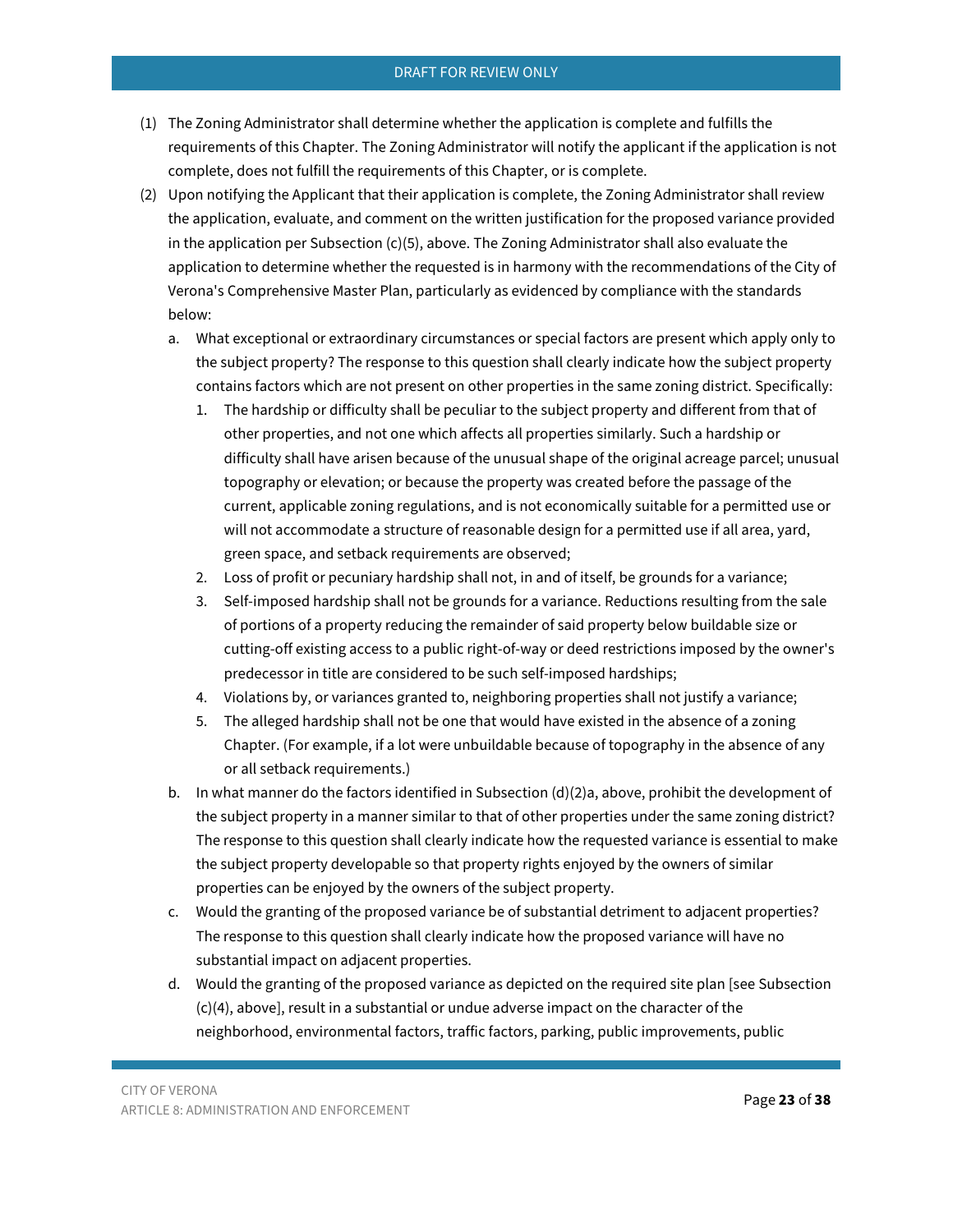property or rights-of-way, or other matters affecting the public health, safety, or general welfare, either as they now exist or as they may in the future be developed as a result of the implementation of the intent, provisions, and policies of this Chapter, the Comprehensive Plan, or any other plan, program, map, or Chapter adopted or under consideration pursuant to official notice by the City or other governmental agency having jurisdiction to guide growth and development? The response to this question shall clearly indicate how the proposed variance will have no substantial impact on such long-range planning matters.

- e. Have the factors which present the reason for the proposed variance been created by the act of the Application or previous property owner or their agent (for example: previous development decisions such as building placement, floor plan, or orientation, lotting pattern, or grading) after the effective date of this Chapter (see **Section 13-1-11**.) The response to this question shall clearly indicate that such factors existed prior to the effective date of this Chapter and were not created by action of the Applicant, a previous property owner, or their agent.
- f. Does the proposed variance involve the regulations of **Section 13-1-82** (Table of Land Uses)? The response to this question shall clearly indicate that the requested variance does not involve the provisions of this Section.
- (3) The Zoning Administrator shall forward a report to the Zoning Board of Appeals for the Board's review and action. The Zoning Administrator shall note if the proposal may be in conflict with the provisions of the City's Zoning Chapter and Comprehensive Master Plan in the report.

#### (e) **Public Notice.**

- (1) Notice of the requested variance and the public hearing shall conform to the requirements of Sec. 62.23(7)(d), Wisc. Stats. Said notice shall contain a description of the subject property and the proposed variance per Subsections (c)(1) and (3), above. In addition, at least ten (10) days before said public hearing, the City shall mail a notice to the Applicant; to the Clerk of any municipality whose boundaries are within 1,000 feet of any portion of the subject property; and to all property owners within 250 feet of the boundaries of the subject property as identified in Subsection (c)(1), above. Failure to mail said notice, provided it is unintentional, shall not invalidate proceedings under this Section.
- (2) The City will place a sign on the subject property providing notice of the public hearing per Sec. 8-1(b)

## (f) **Review and Determination by Zoning Board of Appeals.**

- (1) Within 30 days after filing of the complete application as determined by the Zoning Administrator, the Zoning Board of Appeals shall hold a public hearing.
- (2) Within 30 days after the public hearing [per Subsection (c)(1) above], (or, within an extension or continuation of said period approved by or the Zoning Board of Appeals), the Zoning Board of Appeals shall make its written findings and determination per Subsection (d), above the Zoning Board of Appeals may request further information and/or additional reports from the Zoning Administrator and/or the Applicant.
- (3) If the Zoning Board of Appeals fails to make a determination within sixty (60) days after said public hearing, then the request for the variance shall be considered denied.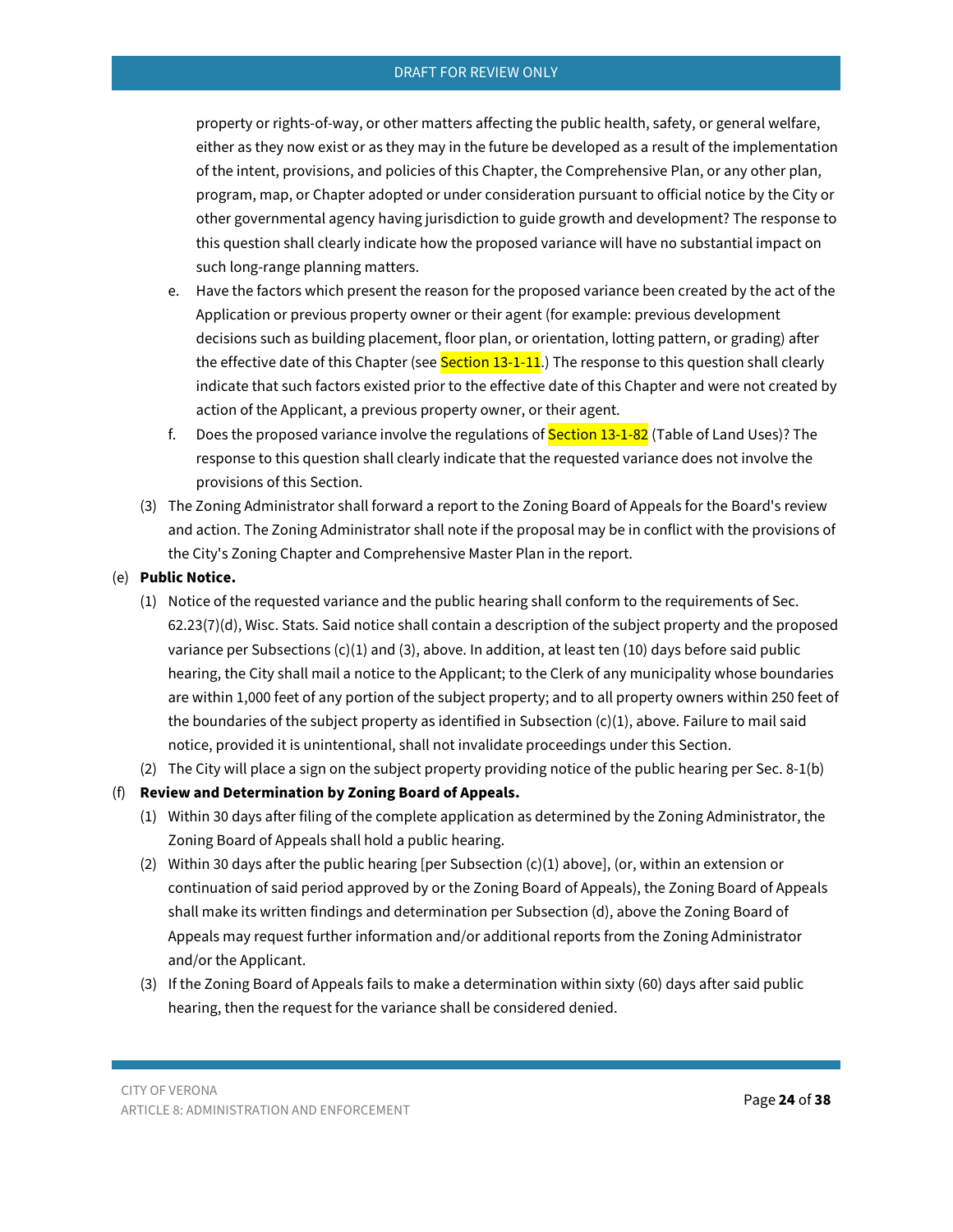- (4) Said report shall include a formal finding of facts developed and approved by the Zoning Board of Appeals concerning the requirements of Subsection (d)(2)a—f, above.
- (g) **Effect of Denial.** No application for a variance which has been denied (either wholly or in part) shall be resubmitted for a period of twelve (12) months from the date of said order of denial, except on grounds of new evidence or proof of change of factors found valid by the Zoning Administrator.
- (h) **Limited Effect of a Variance.** Where the Zoning Board of Appeals has granted a variance, such approval shall neither change the use classification of the building or premises, nor give it any status as a nonconforming use other than that which it has as a result of the variance. Granting of a variance shall be considered as unique to the variance granted, and shall not be construed as precedent for any other proposed variance.
- (i) **Stay of Proceedings.** An application for a variance shall stay all legal proceedings furthering enforcement of any provisions of this Chapter from which the Applicant is requesting a variance, unless the Zoning Administrator certifies to the Zoning Board of Appeals after the request for the variance has been filed, that by reason of the facts stated in the certificate a stay would, in his/her opinion, cause imminent peril to life or property. In such case proceedings shall not be stayed otherwise than by a restraining order which may be granted by the Zoning Board of Appeals, or by a Court of Record on application, on notice to the Zoning Administrator, and on due cause shown.
- <span id="page-24-0"></span>(j) **Fee.** A fee is required for this procedure as set forth in the City Fee Schedule, as amended.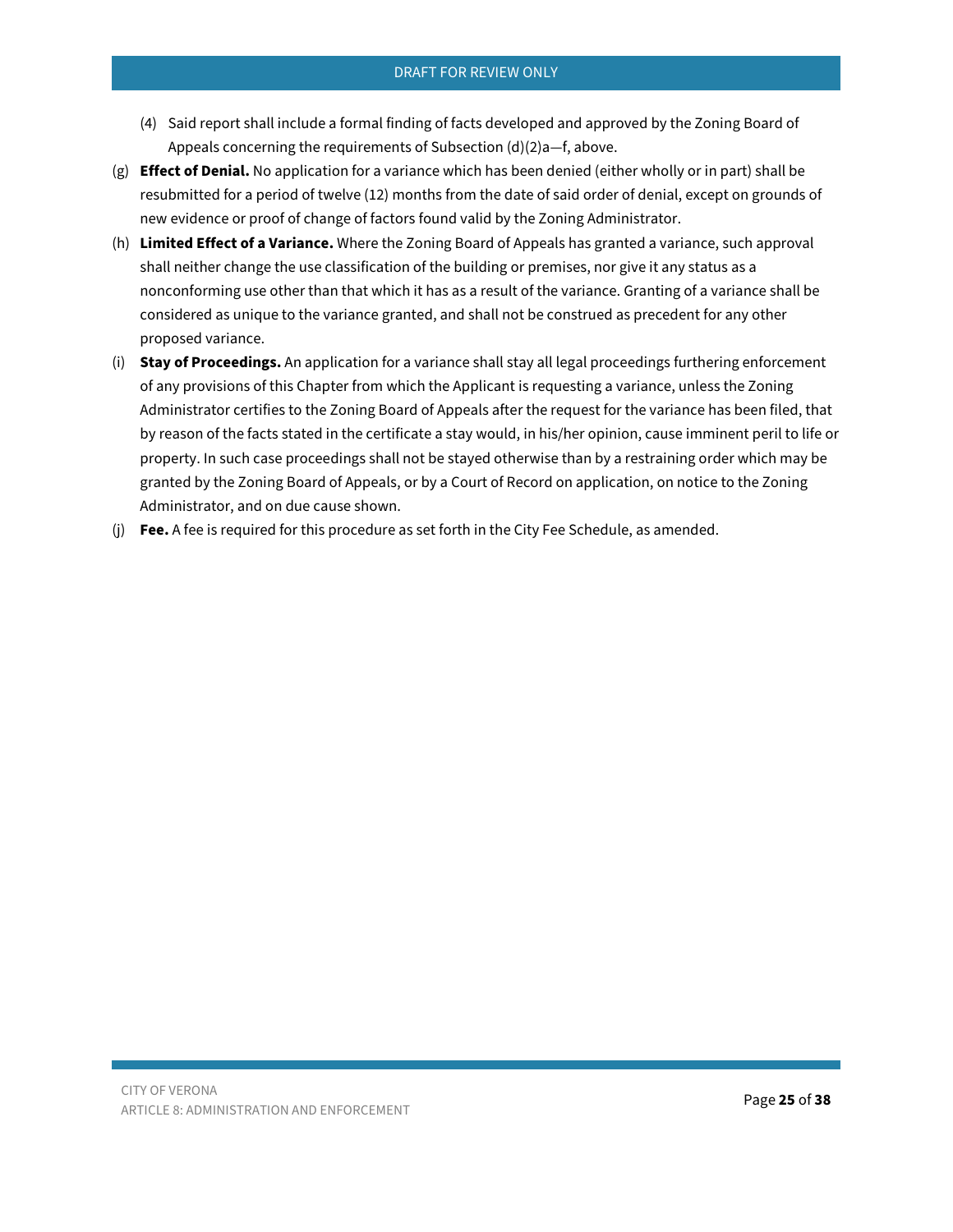# 8-12 - Appeals of Zoning Administrator Decisions

- (a) **Purpose.** The purpose of this Section is to provide regulations which enable the City to hear and decide requests for appeals from the decisions of the Zoning Administrator per Section 13-1-369 as provided for by Sec. 62.23(7)(e)(7), Wis. Stats.
- (b) **Initiation of Request for Review of Zoning Interpretation.**

Proceedings for the review of an appeal may be initiated by any person aggrieved, or by any officer, department, board, or bureau of the City affected by any decision of the Zoning Administrator.

(c) **Time Limit for Filing An Appeal.** Any appeal of an interpretation under the provisions of this Section



shall be made per the requirements of Subsection (d), below, within a period not exceeding forty-five (45) days from the date of issuance of the decision by the Zoning Administrator. Failure to initiate this appeal procedure within this forty-five (45) day period shall constitute a final and binding waiver of the right to appeal said decision.

- (k) **Application Requirements.** All applications for review of a decisions , regardless of the party of their initiation per Subsection (b) above, shall be filed in the office of the Zoning Administrator, and shall be approved as complete by the Zoning Administrator a minimum of two (2) weeks prior to the initiation of this procedure. Said complete application shall conform to the rules and requirements adopted by the Zoning Administrator.
- (d) **Review by the Zoning Administrator.** The submitted appeal shall be reviewed by the Zoning Administrator as follows:
	- (1) The Zoning Administrator shall determine whether the application is complete and fulfills the requirements of this Chapter. The Zoning Administrator will notify the applicant if the application is not complete, does not fulfill the requirements of this Chapter, or is complete.
	- (2) The Zoning Administrator shall review the application, evaluate, and comment on the written justification for the appeal to the Zoning Board of Appeals as submitted by the Applicant. The Zoning Administrator shall also evaluate the application to determine whether the requested is in harmony with the recommendations of the City of Verona's Comprehensive Master Plan.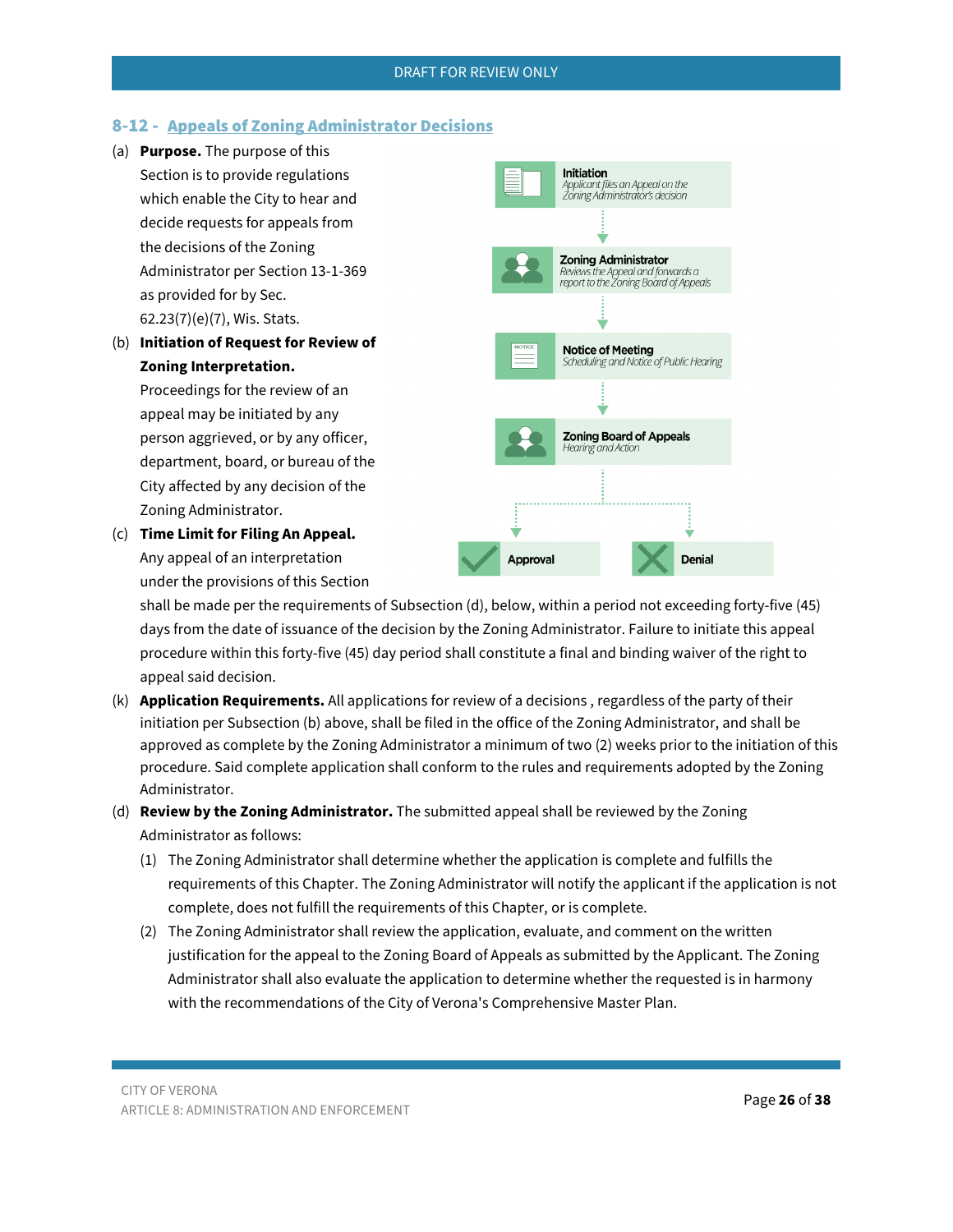(3) The Zoning Administrator shall forward a report to the Zoning Board of Appeals for review and action and note any conflict with the provisions of the City's Comprehensive Master Plan or Zoning Chapter in the report.

#### (e) **Public Notice.**

- (1) Notice of the appeal and said public hearing shall conform to Section 63.23(7)(d) of the Wisconsin Statutes. Said notice shall contain a description of the issue per Subsection (d)(2), above. At least ten (10) days before said public hearing, the City shall mail a notice to the Applicant; to the Clerk of any municipality whose boundaries are within one thousand (1,000) feet of any portion of the jurisdiction of this Chapter; and to any property owner within two hundred and fifty (250) feet of the subject property. Failure to mail said notice, provided it is unintentional, shall not invalidate proceedings under this Section.
- (2) The City will place a sign on the subject property providing notice of the public hearing per Sec. 8-1(b)

## (f) **Review and Action by the Zoning Board of Appeals.**

- (1) Within thirty (30) days after the filing of the complete application as determined by the Zoning Administrator, the Zoning Board of Appeals shall schedule a reasonable time and place for a public hearing to consider the application.
- (2) Within sixty (60) days after holding the public hearing (or, within an extension of said period requested in writing by the Applicant and granted by the Zoning Board of Appeals), the Zoning Board of Appeals make its findings per Subsection (c) above. The Zoning Board of Appeals may request further information and/or additional reports from the Zoning Administrator and/or the Applicant. The Zoning Board of Appeals may take final action on the application for appeal at the time of its initial meeting, or may continue the proceedings at Applicant's request. Said final action shall be followed by a written report which shall include a formal finding of facts developed and approved by the Zoning Board of Appeals concerning the request.
- (3) If the Zoning Board of Appeals fails to make a determination within 30 days after the filing of said complete application, then the request for the appeal shall be considered denied.
- (g) **Effect of Denial.** No application for an appeal which has been denied (either wholly or in part) shall be resubmitted for a period of twelve (12) months from the date of said order of denial, except on grounds of new evidence or proof of change of factors found valid by the Zoning Administrator.
- (h) **Limited Effect of a Favorable Ruling on an Appeal.** 
	- (1) No ruling by the Zoning Board of Appeals on an appeal finding a particular land use to be permitted or conditionally permitted in a specified zoning district shall be valid for a period of more than three hundred and sixty-five (365) days from the date of issuance of the ruling on the appeal, unless a building permit is issued and development is actually begun within that period, and is thereafter diligently pursued to completion, or a Certificate of Occupancy is obtained and a use commenced within that period.
	- (2) A ruling by the Zoning Board of Appeals on an appeal finding a particular land use to be permitted or conditionally permitted in a specified zoning district shall be deemed to authorize only that particular use at that particular location for which the ruling was issued. The ruling shall not be deemed to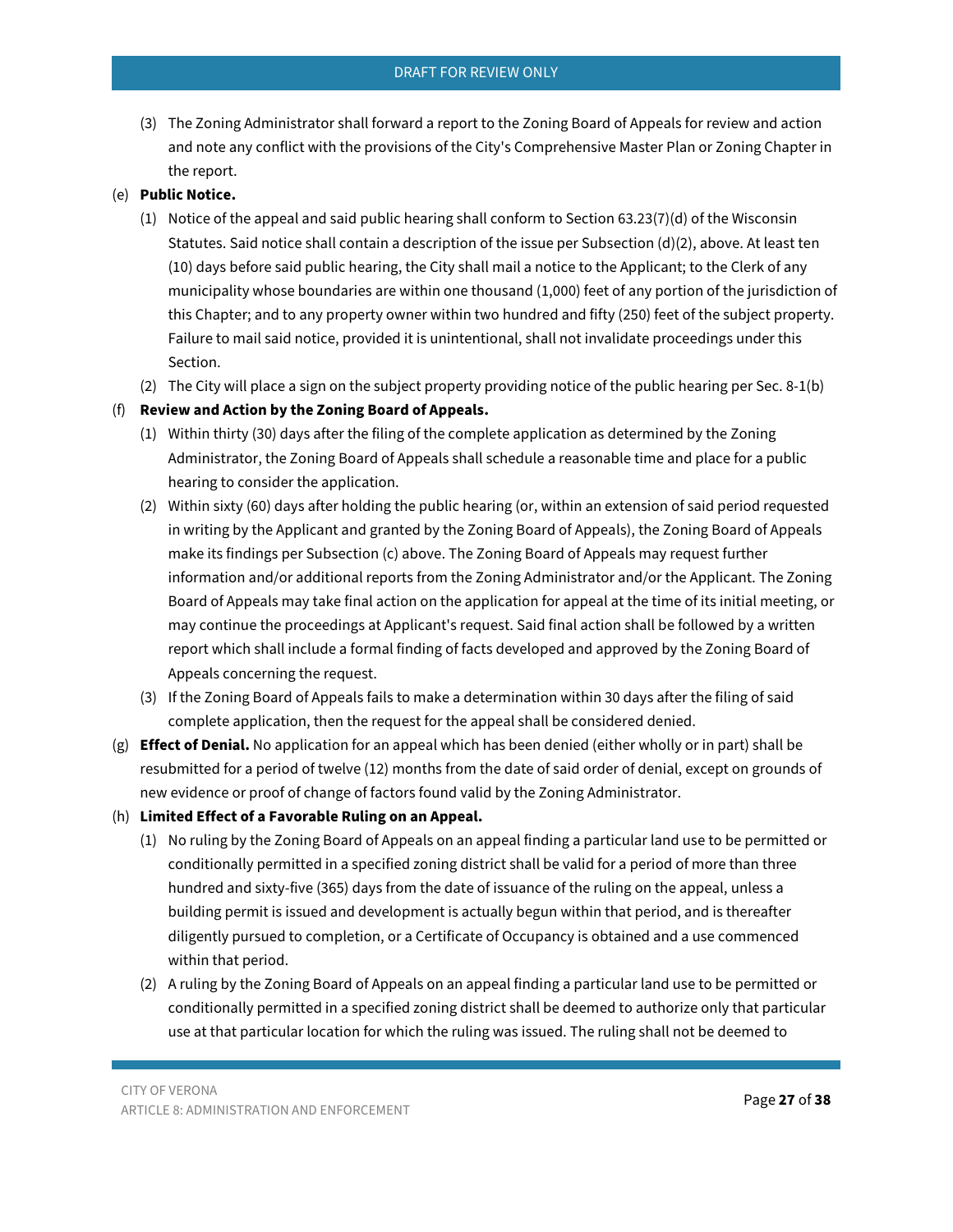authorize any allegedly similar use for which a separate ruling has not been issued. A favorable ruling shall automatically expire and cease to be of any force or effect if the particular use for which it was issued shall, for any reason, be discontinued for a period of three hundred and sixty-five (365) consecutive days or more.

(i) **Fee.** A fee is required for this procedure as set forth in the City Fee Schedule, as amended.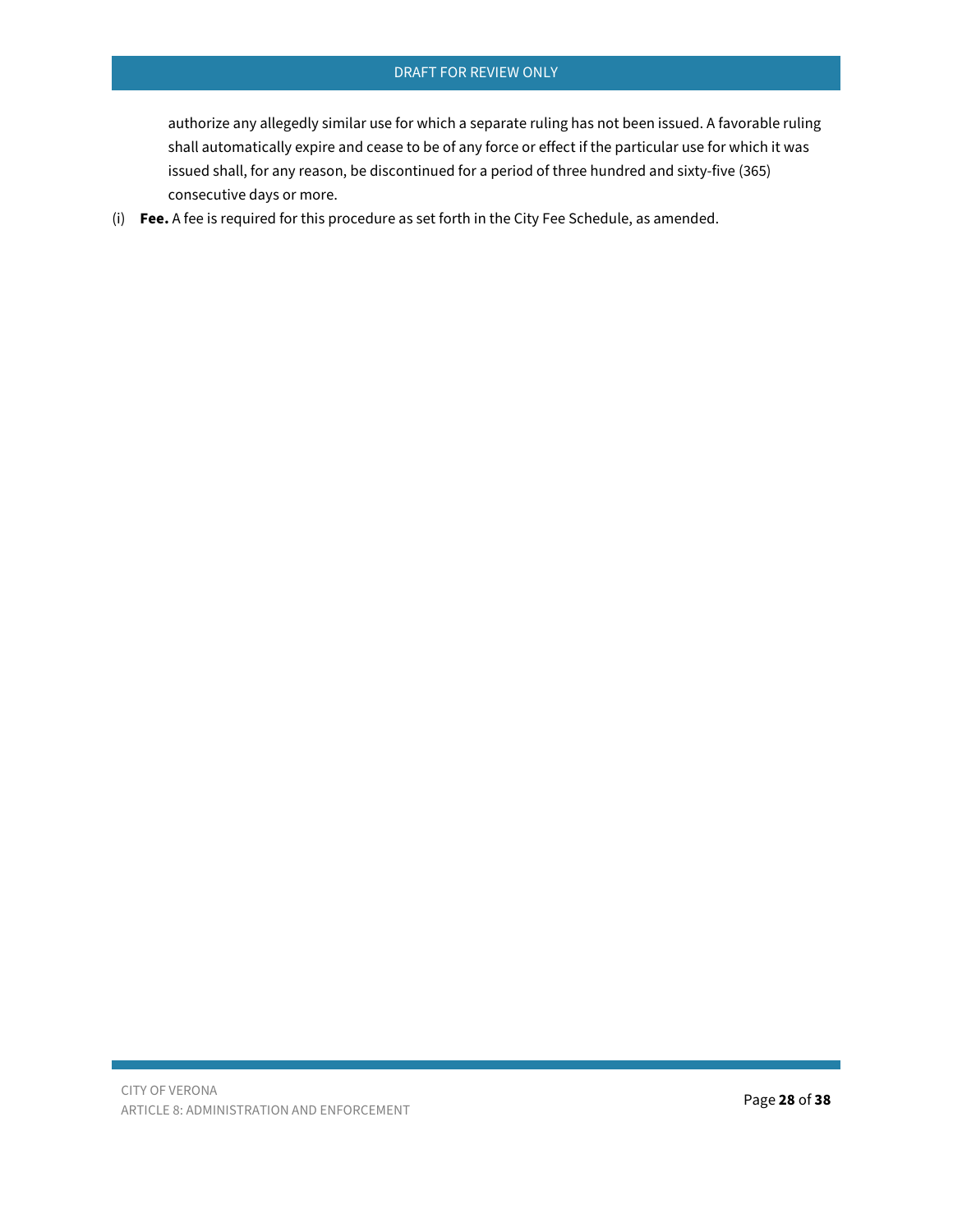#### <span id="page-28-0"></span>8-13 - Planned Development

#### A. **Purpose and Intent**

1. Authority: The Common Council may, in accordance with the procedures and standards set out in this Chapter, approve a Planned Development Overlay District ("Planned Development") in the form of a Map Amendment. The intent of a Planned Development is to consider developments presenting a higher form of design quality, public benefit, and a need for flexible application of certain zoning standards. The Planned Development may depart from strict conformance with the required density, dimension, area, bulk, use, and other regulations for the standard zoning districts and other provisions of this Title to the extent the departures will not be detrimental to or endanger the public health, safety, or general welfare.

2. Purpose: The Planned Development is intended to encourage and provide means for desirable and quality development through greater flexibility in application of zoning regulations than permitted under the base district regulations. Latitude in application of zoning standards is to be accomplished in accordance with the purpose and intent of this Chapter, and not adversely impact the environment, property values, or the character of the neighborhood or the community. The Planned Development should

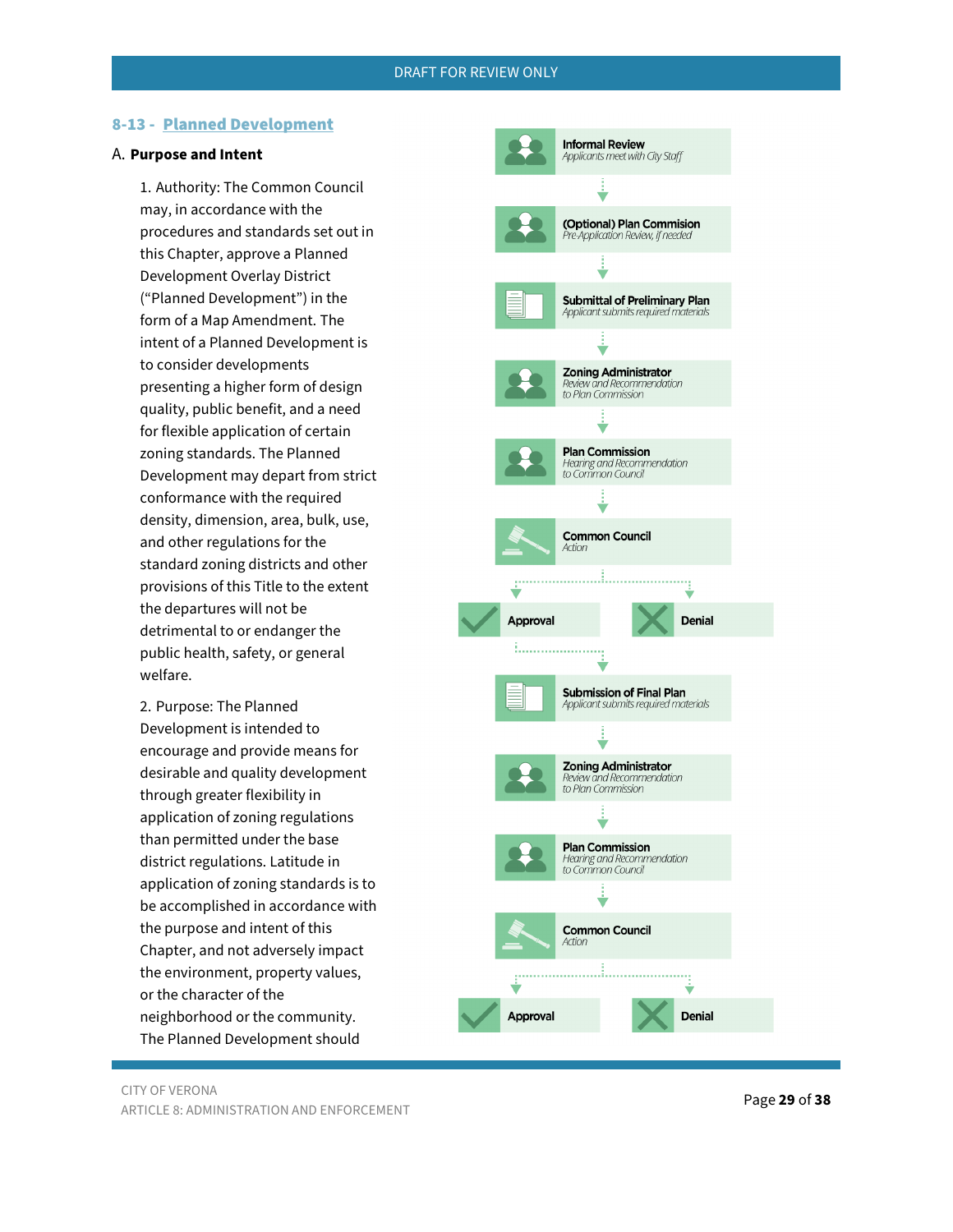create diversity and creativity in the relationship of uses, structures, and open spaces in cohesive projects. Resulting developments should be in context of the community and surrounding areas, advance economic development in the City, be supportable by local public services, and facilitate preservation of open lands and natural areas.

3. Planned Development Considerations: Planned Developments may be granted pursuant to the same procedures as a Map Amendment in any Zoning District in the City. Single-family residential developments of only one lot are not eligible for zoning as a Planned Development. The following additional requirements shall apply to Planned Developments:

a. The dimensions, bulk and area regulations for all zoning districts as required in this Chapter will be applied to the total area within the Planned Development, as one lot, for the specific district in which the Planned Development is located.

b. The Planned Development may be, as necessary, subdivided into multiple lots to accommodate Planned Developments that require multiple lots.

Approval of the Planned Development project does not constitute approval for the construction of new buildings or structures on the site. Building permits are required for each building or structure.

#### B. **Procedure**.

A Planned Development shall be granted as a map amendment in accordance with the following procedures.

1. Informal Review: To initiate the Planned Development process, the owner / developer shall meet with City staff for an informal review of the potential development, its compliance with the City's Comprehensive Plan and development ordinances, appropriateness for the site and surrounding areas, the approval process, and related matters. The Informal Review Conference does not require formal application, fee, or filing of a Planned Development plan. To make the discussion productive, applicants are advised to provide information describing the land use, property size, and character of the anticipated development.

**2.** Optional Plan Commission Pre-Application Review: Prior to the applicant filing for Planned Development consideration, a workshop meeting may be held with the Plan Commission as an agenda item of a regularly scheduled meeting. The Zoning Administrator will determine if the workshop meeting is necessary. This meeting could be beneficial for larger projects and to benefit the applicant and provide insights and understanding as to the Plan Commission's and City's overall perspective on how the proposed Planned Development adheres to the City's Comprehensive Plan, what information will be useful to the Plan Commission as part of the formal approval process, and what issues the Plan Commission notes merit consideration during the process. This information will allow the applicant to prepare necessary and appropriately detailed information for the Preliminary Plan Approval. Any views expressed in the course of the Plan Commission's workshop review shall be deemed to be only preliminary and advisory and only the individual views of the member expressing them. Nothing said or done in the course of such review shall be deemed to create, or to prejudice, any rights of the applicant or to obligate the Plan Commission, or any member of it, to recommend approval or denial of any formal application following full consideration as required by this Chapter.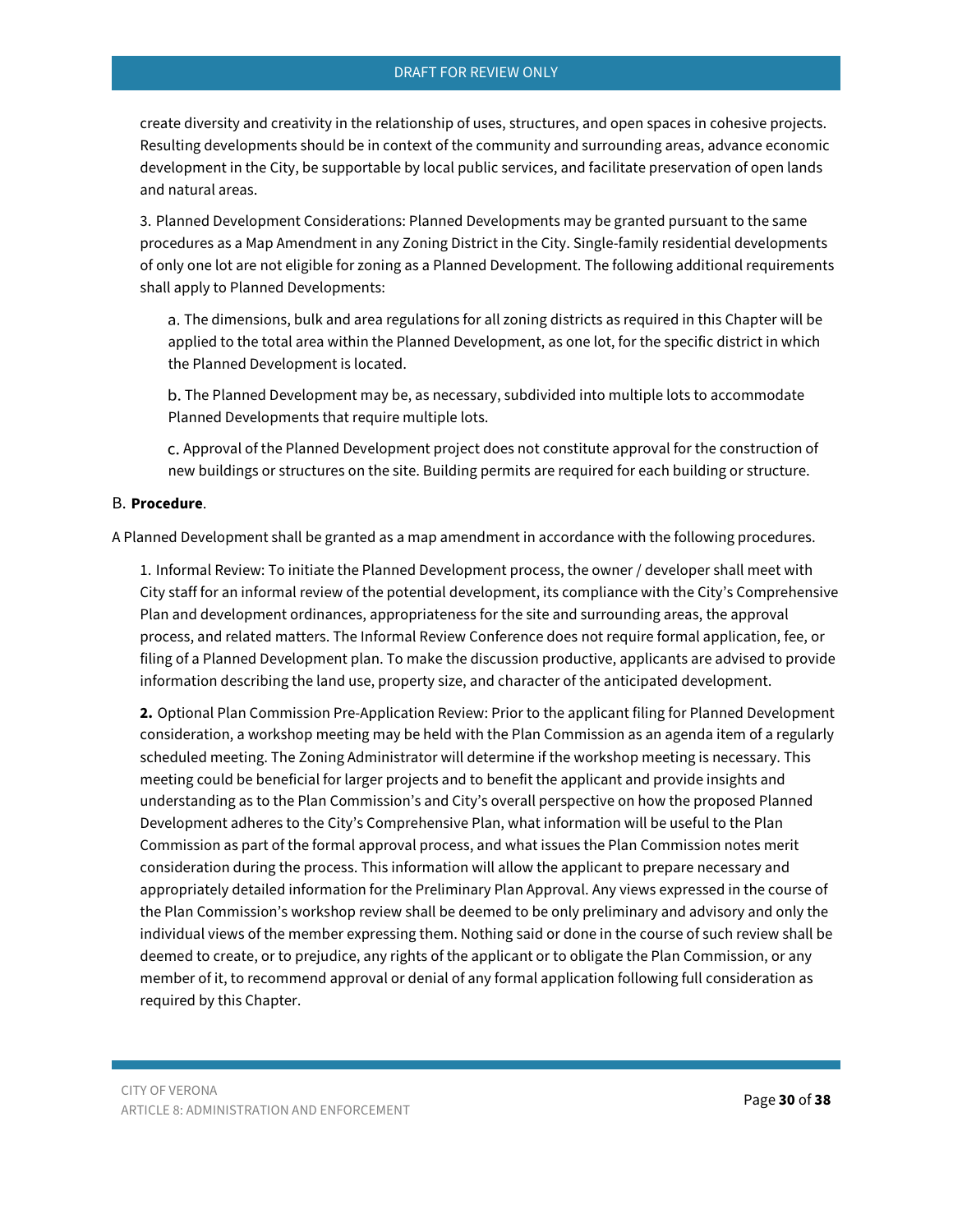3. Preliminary Plan Review: A preliminary plan for the Planned Development shall be submitted to the Zoning Administrator for consideration by the Plan Commission at a Public Hearing. The Applicant must submit a complete application for a Planned Development. Said complete application must conform to the rules and regulations adopted by the Zoning Administrator. As determined to be appropriate by the Zoning Administrator for the specific matter, the Zoning Administrator may waive any of the submittal requirements, or require that additional information be submitted to provide for a thorough evaluation of the proposed Planned Development.

4. Hearing; Public Notice: The Plan Commission shall hold a Public Hearing on the application for a Planned Development.

a) Official notification shall be written by the Zoning Administrator or designee after a confirmed complete application. The City Clerk will submit the notice to the newspaper.

b) Notice of the proposed planned development and the public hearing shall conform to the requirements of Section 62.23(7)(d) of the Wisconsin Statutes. Said notice shall contain a description of the subject property and the proposed planned development. In addition, at least 10 days before said public hearing, the City shall mail a notice to the Applicant; to all property owners within a 250 foot radius of the boundaries of the subject property; and to the Clerk of any municipality whose boundaries are within 1,000 feet of any portion of the jurisdiction of this Chapter. Failure to mail said notice, provided it is unintentional, shall not invalidate proceedings under this Section.

c) The City will place a sign on the subject property providing notice of the public hearing per Sec. 8-1(b). 5. Decisions by the Plan Commission: Following the Public Hearing and review of the preliminary Planned Development plan and supporting materials for conformity to this Chapter, the Plan Commission shall, within sixty (60) days from date of Public Hearing (or within any continued period approved by the Plan Commission), recommend approval, modification, or disapproval, and the reasons therefor, to the Common Council; said recommendation shall include the Plan Commission's findings of fact in regard to the standards for findings in this Article.

6. Review and Action by the City Council: The Common Council shall consider the Plan Commission's recommendation regarding the proposed Preliminary Plan. The Council may request further information and/or additional reports from the Plan Commission, the Zoning Administrator, and/or the Applicant. The Council may take final action on the application for the Preliminary Plan at the time of its initial meeting, may continue the proceedings, may approve the Preliminary Plan as originally proposed, may approve the proposed Preliminary Plan with modifications (per the recommendations of the Zoning Administrator, the Plan Commission, authorized outside experts, or its own members), or may deny approval of the proposed Preliminary Plan. Any action to approve a Preliminary Plan requires a majority vote of the Council. The Common Council's approval of the requested Preliminary Plan shall be considered the approval of a unique request and shall not be construed as precedent for any other proposed Preliminary Plan.

7. Effect of Preliminary Planned Development Plan Approval: Approval of a preliminary Planned Development plan shall not constitute approval of the final plan. It is an approval to the layout submitted on the preliminary plan as a guide to the preparation of the final plan. The final plan shall be approved as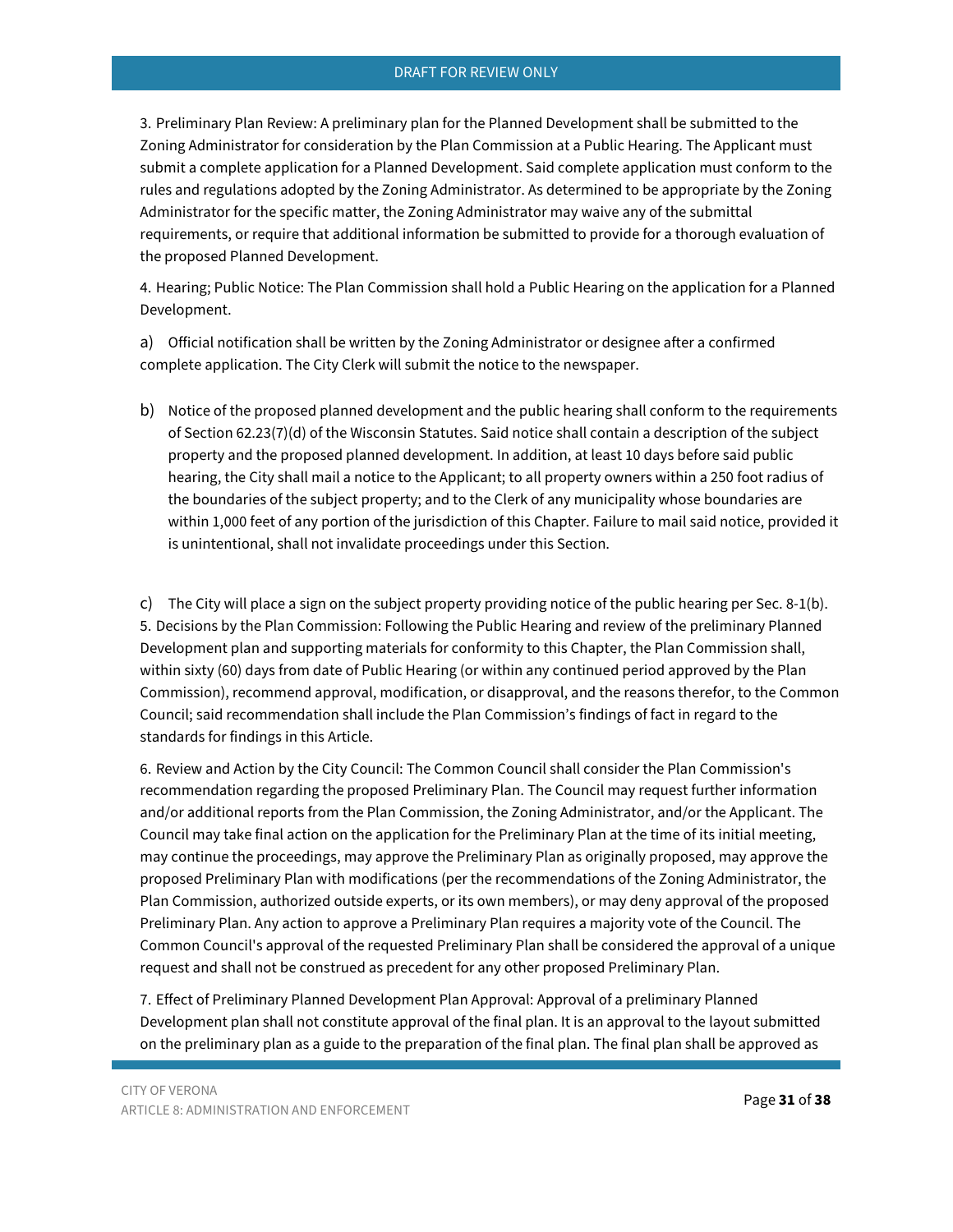the final Planned Development plan if it substantially conforms with the preliminary Planned Development plan.

8. Concurrent Review: An applicant for Planned Development may request concurrent review of Preliminary and Final Plans. Such request shall be approved at the sole determination of the Zoning Administrator. If concurrent review is authorized, the process shall include the Public Hearing required by this Section, and all materials required in for Final Plan Approval shall be provided prior to scheduling said hearing.

9. Approval of Final Plan: The final Planned Development plan shall conform substantially—as defined below—to the preliminary plan as approved, and if desired by the developer, it may be submitted in stages with each stage reflecting the approved preliminary plan which is proposed to be recorded and developed; provided, however, that such stages conform to all requirements of these regulations. The required procedure for approval of a final plan shall be as follows:

a. Submission of Final Plan: A final Planned Development plan and other supporting data required for approval shall be submitted to the Zoning Administrator within one year of Preliminary Plan approval by the Common Council. In the event an application for final plan is not submitted within one year, the City will automatically rescind the preliminary plan approval. Upon written request by the applicant and showing of good cause, the Common Council may extend the filing for the Final Plan by a period not to exceed one year.

b. Required Information: The Applicant must submit a complete application for a Final Planned Development. Said complete application must conform to the rules and regulations adopted by the Zoning Administrator. As determined to be appropriate by the Zoning Administrator for the specific matter, the Zoning Administrator may waive any of the submittal requirements, or require that additional information be submitted.

c. Substantial Conformance:

i. If the submitted Final Plan is found by the Zoning Administrator to be in Substantial Conformance with the Preliminary Plan, the Zoning Administrator shall forward said plan to the Plan Commission for their review and recommendation to the Common Council at a regular meeting.

ii. If the submitted Final Plan is found by the Zoning Administrator to deviate from the Preliminary Plan so as not to be in Substantial Conformance, the proposed Final Plan shall be reviewed by the Plan Commission at a properly noticed Public Hearing and shall be treated as a new application for Preliminary Plan Approval.

iii. Final Plans shall be considered to be in Substantial Conformance with Preliminary Plans as long as said Final Plans are consistent in regard to all of the following 1) type of land use(s) proposed, 2) proportion of the development devoted to each proposed land use 3) have increased residential density by no greater than 5 percent, 4) have increased of nonresidential square footage by no greater than 5 percent, 5) have reduced provided parking by no greater than 5 percent, 6) have decreased the amount of dedicated open space by no greater than 5 percent, or 7) have decreased the amount of gross square footage by no greater than 5 percent,.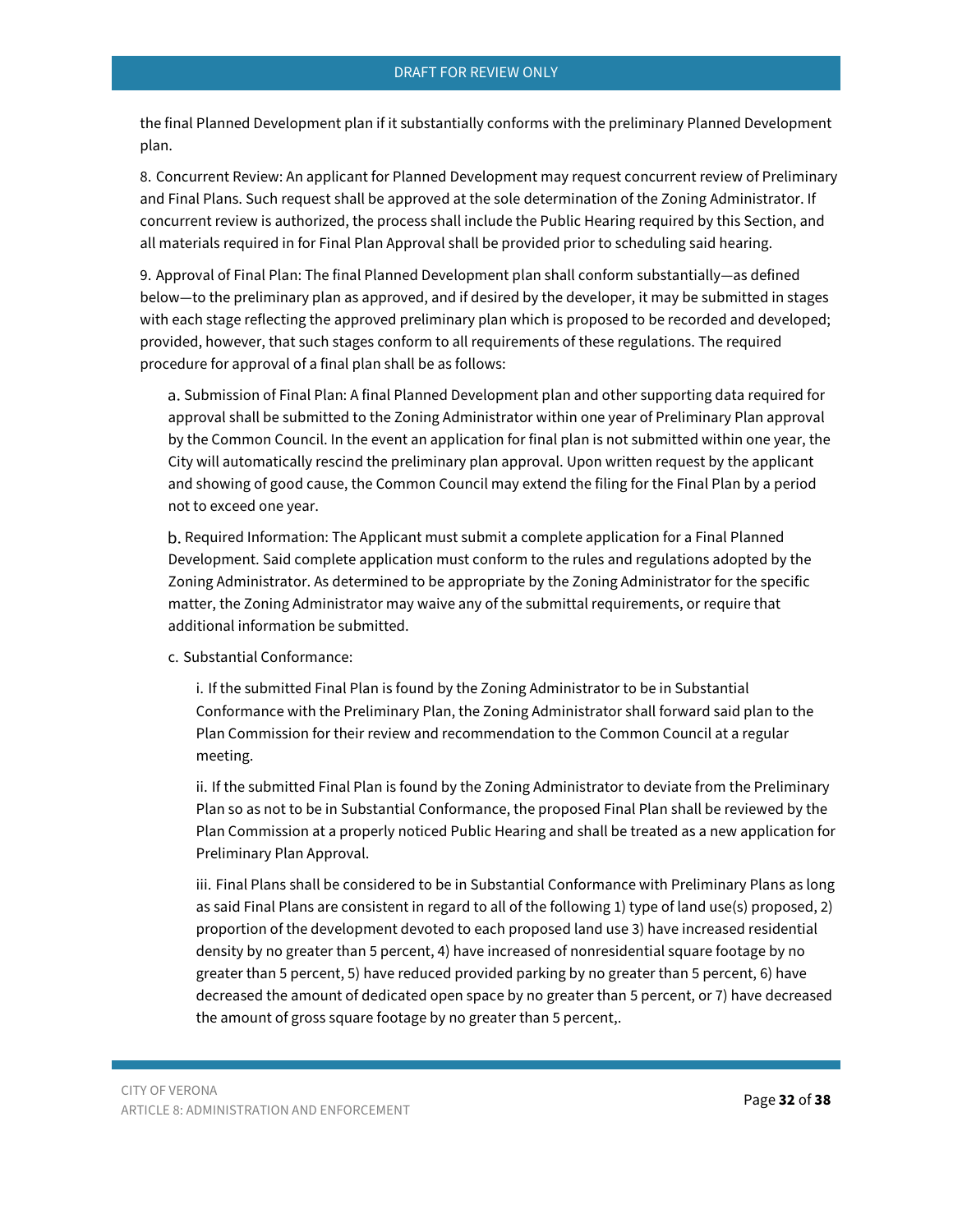d. Decisions of Plan Commission: After review of the Final Plan, the Plan Commission shall, within 60 days after their meeting to review the proposed Final Development Plan , recommend approval or disapproval or approval subject to stated modifications and the reasons therefor to the Common Council that the Final Plan is in substantial conformance with the preliminary plan.

e. Decisions of Common Council: The Common Council shall consider the Plan Commission's recommendation regarding whether the Final Plan is in substantial conformance with the Preliminary Plan. The Council may request further information and/or additional reports from the Plan Commission, the Zoning Administrator, and/or the Applicant. The Council may take final action on the application for the Final Plan at the time of its initial meeting, may continue the proceedings, and may place additional conditions on the approval of a Final Plan. Any action to approve a Final Plan requires a majority vote of the Council. The Common Council's approval of the requested Final Plan shall be considered the approval of a unique request and shall not be construed as precedent for any other proposed Final Plan.

f. Permits: Permits are to be issued only after the Final Plan and supporting data have been approved by the Common Council.

10. Amendments to an Approved Planned Development: The Planned Development shall be constructed in accordance with the approved and recorded Final Plan and all supporting data. Should circumstances necessitate a Major Change to the Final Plan, such changes may be approved only by submission of a new Preliminary Plan and following the Preliminary Planned Development Plan Approval procedure and subsequent approval of the new Final Planned Development Plan, as set forth in this Chapter.

a. Major Changes: Major Changes are those that alter the concept or intent of the planned development including: i) increasing density by greater than 5 percent, ii) increasing in the amount of gross square footage by greater than 5 percent, iii) increasing in the height of buildings, iv) reducing proposed open space by greater than 5 percent, v) changes in road standards, vi) changes in the types of approved land uses within the Planned Development, vii) or changes in the final governing agreements, provisions, or covenants.

b. Minor Changes: Minor changes are all changes other than those that qualify as a Major Change. The Zoning Administrator may approve minor changes in the Planned Development that do not change the concept or intent of the development, without going through the Planned Development approval steps. Approved changes shall be reported to the Common Council and filed with the City Clerk.

#### C. **Findings.**

1. No application for Preliminary Planned Development shall be approved without a satisfactory finding regarding the following standards. The Plan Commission shall submit to the Common Council a written recommendation and Findings of Fact for each matter it hears based on said standards:

a. The standards for Map Amendments, as outlined in this Chapter, shall be met by all Planned Developments.

b. Character and density of land use. The uses proposed and their density and arrangement on the site shall be of a visual and operational character which: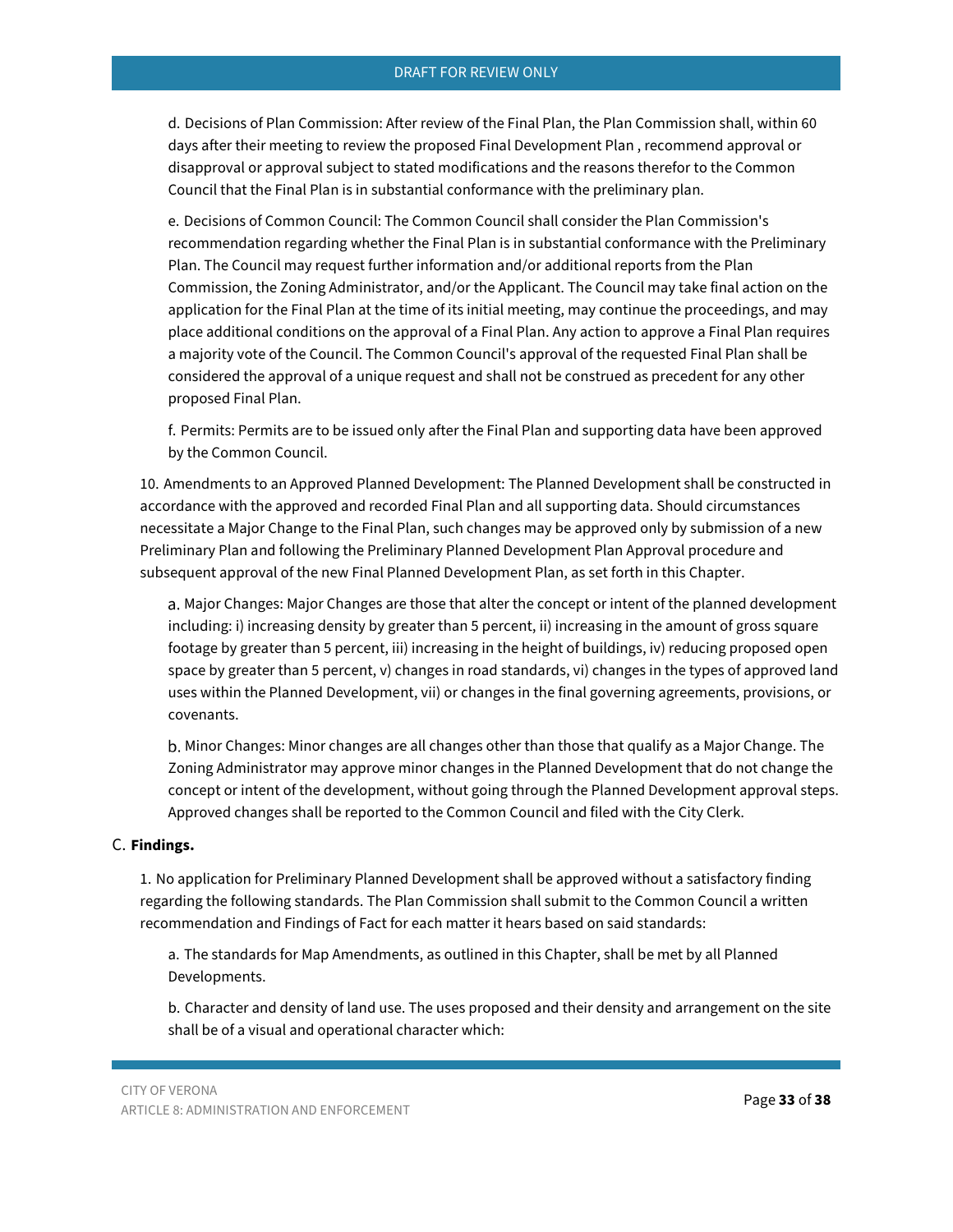**i.** Is compatible to the physical nature of the site, with particular concern for preservation of natural features, tree growth, and open space.

**ii.** Would produce an attractive environment of sustained aesthetic and ecologic desirability, economic stability and functional practicality compatible with the general development plans for the area as established by the community.

**iii.** Would not adversely affect the anticipated provision for school or other municipal services.

**iv.** Would not create a traffic or parking demand incompatible with the existing or proposed facilities to serve it.

c. Engineering design standards. The width of street rights-of-way, width and location of streets or other paving, outdoor lighting, location of sewer and water lines, provision for stormwater drainage, or other similar environmental engineering considerations shall implement their specific function to ensure the public safety and welfare. In addition, pedestrian and bicycle facilities shall be designed to comply with the City Code.

d. Preservation and maintenance of open space. Adequate provision shall be made for the permanent preservation and maintenance of common open space, either by private reservation or dedication to the public.

e. Implementation schedule. A realistic schedule for the implementation of the development shall be submitted to the satisfaction of the City, including suitable phasing and assurance that each segment of the project shall constitute a logical module of development, and will not adversely effect the community as a result of termination at that point.

D. **Fee**. A fee is required for this procedure as set forth in the City Fee Schedule, as amended.

## <span id="page-33-0"></span>8-14 - Nonconforming Use Regulations.

- (a) Continuance of a Legal Nonconforming Use**.** Any nonconforming use lawfully existing upon the effective date of this Chapter may be continued at the size and in a manner of operation existing upon such date as a legal nonconforming use, except as specified in this Section.
- (b) Modification of a Legal Nonconforming Use.
	- (1) Except as permitted in Subsection  $(c)(2)$ , below, a legal nonconforming use shall not be expanded, relocated, or changed to another nonconforming use unless such modification would make the nonconforming use have a more desirable effect in terms of implementing the purpose of this Chapter, as determined by the Zoning Administrator. If such a modification occurs, said use shall not be modified back to the original nonconforming use or to any other nonconforming use that does not better accomplish the purpose of this Chapter.
	- (2) A legal nonconforming nonresidential use which is not served by public sanitary sewer and/or public water may be permitted to expand without being served by public sanitary sewer and/or public water if said facilities are not available within 1,000 feet of the subject property.
- (c) Discontinuance of a Legal Nonconforming Use. When any legal nonconforming use of any structure or land is discontinued for a period of 12 months, or is changed into a conforming use, any future use of said structure or land shall be in complete conformity with the provisions of this Chapter.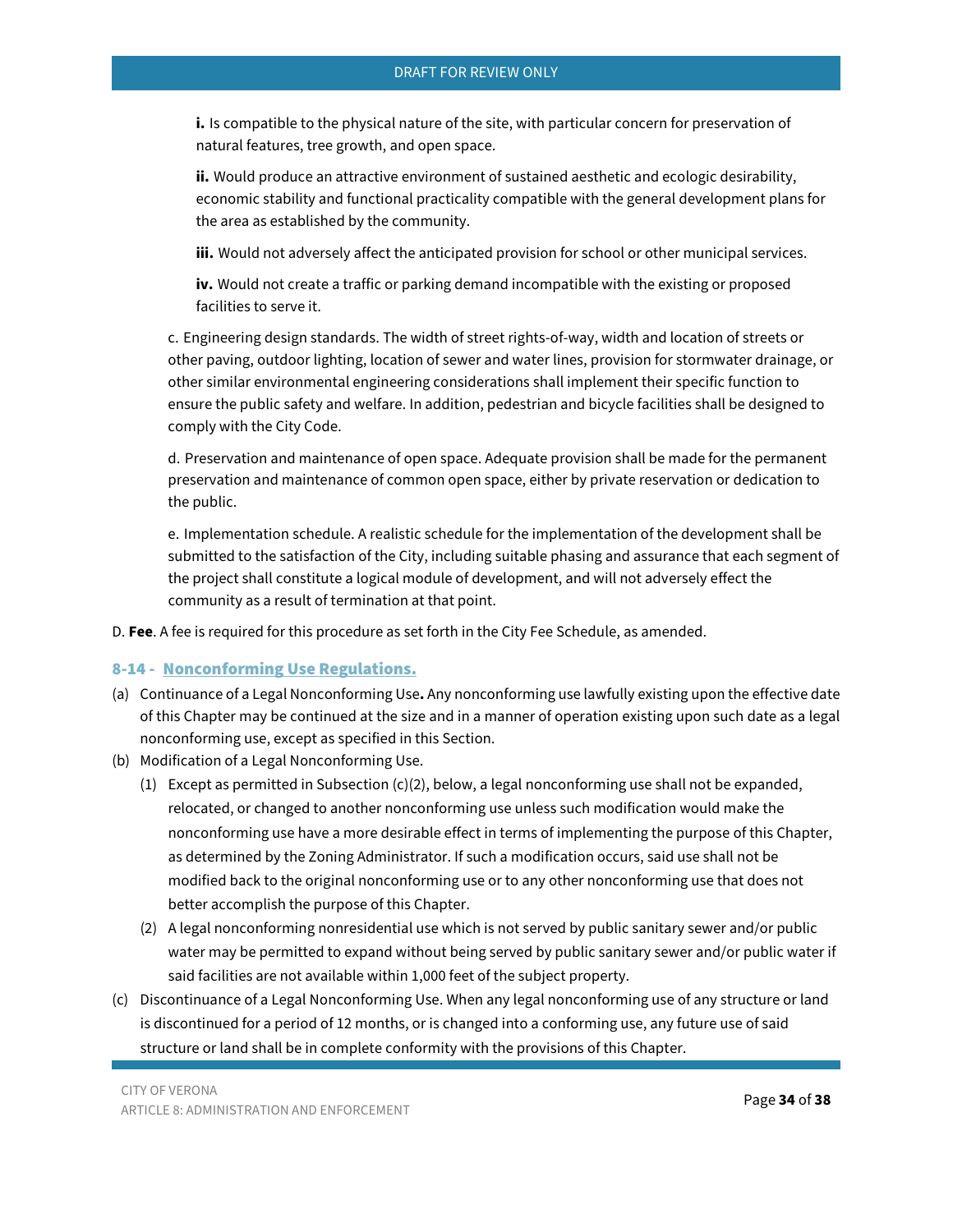- (d) Maintenance of a Legal Nonconforming Use**.** The normal maintenance of a structure or land containing or related to a legal nonconforming use is permitted, including necessary repairs and incidental alterations which do not exacerbate the adverse impacts of the legal nonconforming use in relation to the purpose of this Chapter. In no instance shall said repairs exceed 50% of the value of said structure or property prior to said repairs without bringing the structure or property into complete conformity with the provisions of this Chapter.
- (e) Wetland Nonconforming Uses**.** Notwithstanding Sec. 62.23(7)(h), Wis. Stats., the repair, reconstruction, renovating, remodeling or expansion of a legal nonconforming structure in existence at the time of adoption or subsequent amendment of this Chapter adopted pursuant to Sec. 62.231, Wis. Stats., or of an environmental control facility in existence on May 7, 1982, related to that structure, is permitted pursuant to Sec. 62.231(5), Wis. Stats. Section 62.23(7)(h), however, applies to any environmental control facility that was not in existence on May 7, 1982, but was in existence on the effective date of this Chapter or amendment.

## <span id="page-34-0"></span>8-15 - Nonconforming Structure and Building Regulations.

- (a) Any structure or building lawfully existing upon the effective date of this Chapter may be continued at the size and in a manner of operation existing upon such date as a legal nonconforming structure, except as hereafter specified.
- (b) Nothing in this Chapter shall preclude the Building Inspector from remedial or enforcement actions when said structure or building is declared unsafe.
- (c) When any legal nonconforming structure or building in any district is modified so as to be in conformance with the provisions of this Chapter, any future modification of said structure or building shall be in conformance with the provisions of this Chapter.
- (d) Whenever a legal nonconforming structure or building has been damaged by fire, flood, wind, explosion, earthquake, war, riot, unlawful act, or Act of God, it may be reconstructed and used as before if it be reconstructed within one year after such calamity, unless the damage to said structure or building equals or exceeds 50% of its assessed value. In such cases, the reconstruction shall be in complete conformance with the provisions of this Chapter.
- (e) Normal maintenance of a legal nonconforming structure or building is permitted, including necessary nonstructural repairs and incidental alterations which do not extend, enlarge, or intensify the nonconforming structure or building.
- (f) Alterations may be made to a building containing legal nonconforming residential units, provided such alterations do not increase the number of dwelling units or the bulk of the building, except that a conforming garage may be added if none previously existed.
- (g) A legal, nonconforming garage may be enlarged or replaced provided the following requirements are met:
	- (1) That the proposed garage replacement or addition does not encroach farther into required setback(s) than the current legal, nonconforming structure.
	- (2) That the proposed garage replacement or addition does not locate closer to an existing residence on an adjacent parcel than the sum of the required garage setback (on the subject property) and the required house setback (on said adjacent parcel).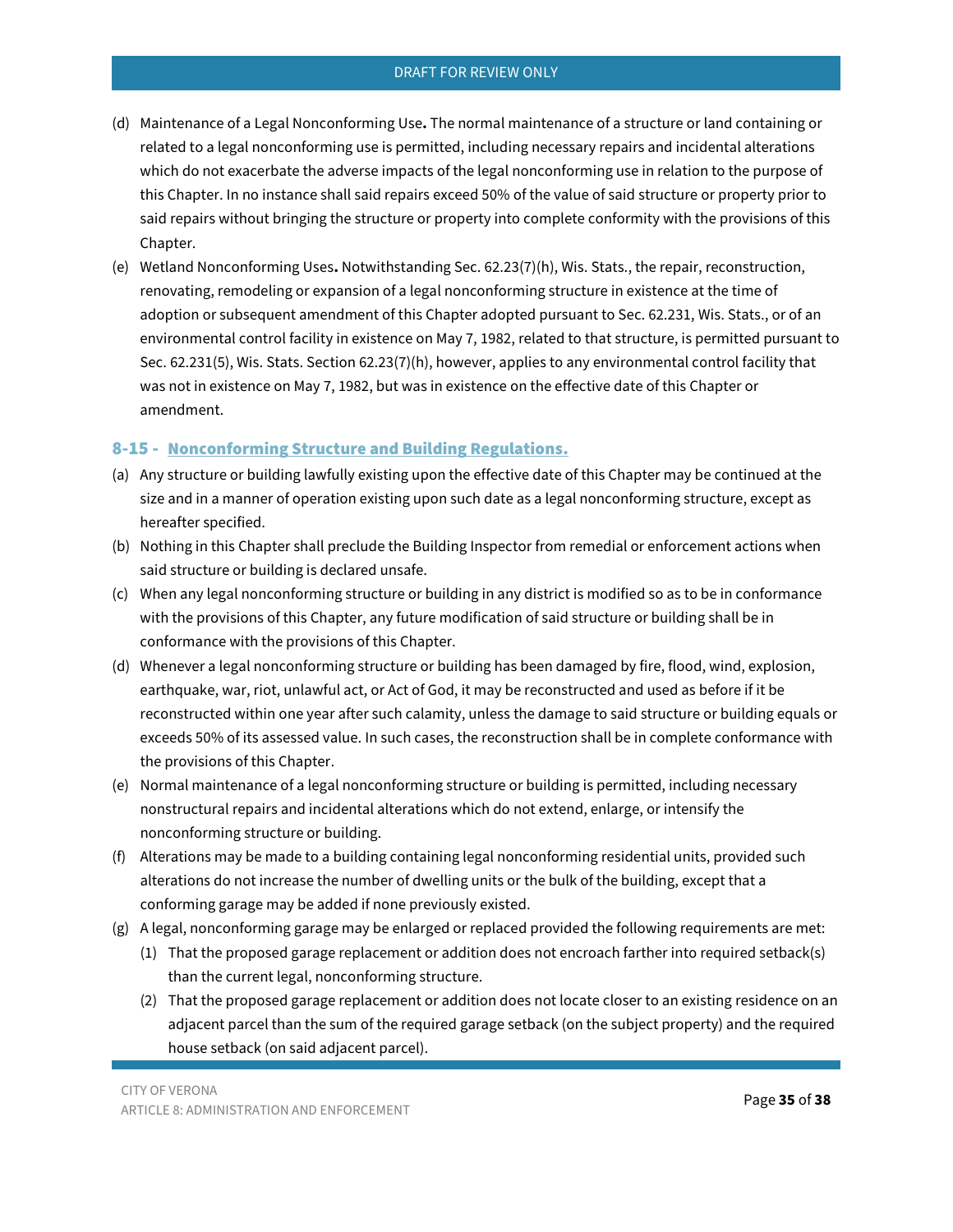- (3) And that precautions (determined on a case-by-case basis by the Building Inspector) are taken to reduce the possibility of fire damage to nearby structures.
- (h) Any structure or building for which a building permit has been lawfully granted prior to the effective date of this Chapter, which will become a legal nonconforming structure under the provisions of this Chapter or amendments thereto, may be completed in accordance with the approved plans, provided construction is started within 730 calendar days of the effective date of this Chapter, and provided that construction is completed within 730 calendar days of the effective date of this Chapter or amendments thereto. Said structure or building shall thereafter be a legal nonconforming structure or building.

## <span id="page-35-0"></span>8-16 - Fees; Payment of Financial Obligations.

- (a) **Fees for Procedures Requested by a Private Party.** For procedure fees requested by a private party, refer to the City Fee Schedule, as amended.
- (b) **Fees for Procedures Requested by the City of Verona.** There shall be no fee in the case of applications filed in the public interest by the Common Council or the Plan Commission, other agency, or official of the City of Verona.
- (c) **Payment of Fees.** Fees shall be payable at the time applications are filed with the appropriate officer of the City (per the requirements of this Chapter) and are not refundable.
- (d) **Professional Consultant Review Services.** The City may retain the services of professional consultants (including planners, engineers, architects, attorneys, environmental specialists, recreation specialists, and other experts) to assist in the City's review and processing of applications under this Chapter. Any person, firm or corporation requesting action by the City of any and all applications shall reimburse the City for Staff time expended in the administration, investigation and processing of application and the cost to the City charged by any professional consultant retained by the City on any such matter. Notice shall be provided to the property owner or representative of the property owner information them of the City policy on reimbursement costs. The City shall delay acceptance of the application or petition as complete, or shall delay final approval of the proposal, until such fees are paid by the Petitioner. The submittal of a development proposal application or petition by a Petitioner shall be construed as an agreement to pay for such professional review services applicable to the proposal. Review fees which are applied to a Petitioner, but which are not paid, may be assigned by the City as a special charge or a special assessment to the subject property.
- (e) **Applications Deemed Incomplete.** Any application for a zoning map amendment, amendment of the zoning regulations, planned development , variance, site plan, conditional use permit, and/or other zoning approval from a person, firm or corporation having unpaid and overdue property taxes, special assessments, sanitary sewer hookup fees, park fees, impact fees, building permit fees, erosion control and storm water management fees, fees or charges owed pursuant to a predevelopment agreement or development agreement, an outstanding judgment owed to the City, or any other fees or charges owed to the City shall be deemed incomplete and shall not be reviewed by City Staff. This Section does not apply to fees paid in installments pursuant to a development agreement if made within thirty (30) days of the issuance of an invoice by the City.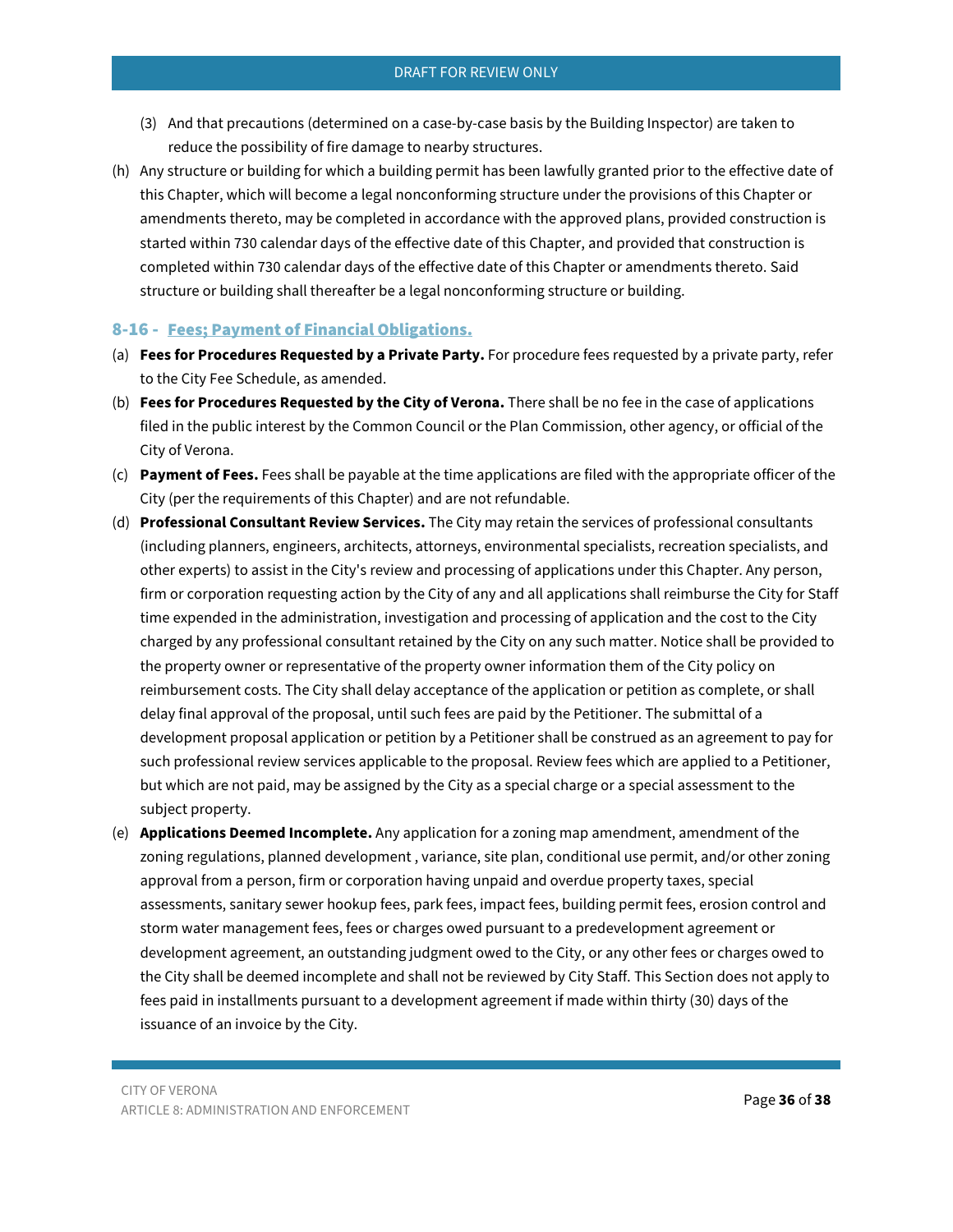- (f) **Hearing Request.** Upon receipt of such an application from a person, firm or corporation having unpaid fees or accounts due to the City, the person, firm or corporation shall be notified that the application will not be accepted and that they may request a hearing before the Finance Committee regarding the unpaid fees or accounts. The request for a hearing must be made within thirty (30) days of the issuance of the notice.
- (g) **Appeal.** The applicant shall have the right to appeal the decision of the Finance Committee to the Common Council within thirty (30) days of issuance of a denial of their appeal by the Finance Committee.

## <span id="page-36-0"></span>8-17 - Violations and Penalties.

- (a) **Violation of this Chapter.** It shall be unlawful to construct or use any land, engage in any development activity (including disruption of protected vegetation), or construct or use any structure, land or water in violation of any of the provisions of this Chapter, or otherwise neglect, refuse or fail to comply with this Chapter's requirements. Any person who violates or fails to comply with any of the provisions of this Chapter shall, upon conviction thereof, be subject to the penalties set forth in Subsection (b), below, and in addition, shall pay all costs and expenses, including actual reasonable attorney and other fees involved in the case. Each day a violation exists or continues shall constitute a separate offense.
- (b) **Penalties.** Any person, firm, or corporation who fails to comply with the provisions of this Chapter or any order of the Zoning Administrator shall, upon conviction thereof, forfeit not less than \$10.00 nor more than \$200.00 and costs of prosecution for each violation and in default of payment of such forfeiture and costs shall be imprisoned in the County Jail until payment thereof, but not exceeding 30 days. Each day a violation exists or continues shall constitute a separate offense.
- (c) **City Promulgated Correction of Violation.** In addition to any other penalty imposed by this Section for a violation of the provisions of this Chapter, the City reserves and maintains the continued right to abate violations of this Chapter, as follows:
	- (1) **Hazardous Condition Caused by Violation of this Chapter.** If the Zoning Administrator determines that a violation of this Chapter exists, and further determines that the nature of such violation poses a great and immediate danger to the public health, safety, peace, morals or decency, the Zoning Administrator shall cause the violation to be abated. Costs associated with said abatement shall be charged to the owner of the property on which said violation has occurred per Subsection (c)(3), below. The Zoning Administrator is hereby authorized to abate a violation of this Chapter.
	- (2) **Nonhazardous Condition Caused by Violation of this Chapter.** If the Zoning Administrator determines that a violation of this Chapter exists, and further determines that the nature of such violation is not such as to pose great and immediate danger to the public health, safety, peace, morals or decency, the Zoning Administrator shall serve written notice by Registered Mail on the current owner of the property (as indicated by current City of Verona tax records) on which said violation is occurring to remove said violation within 10 working days. If such violation is not removed within such 10 working days, the Zoning Administrator shall cause the violation to be abated per Subsection (c)(1), above. Costs associated with said abatement shall be charged to the owner of the property on which said violation has occurred per Subsection (c)(3), below.